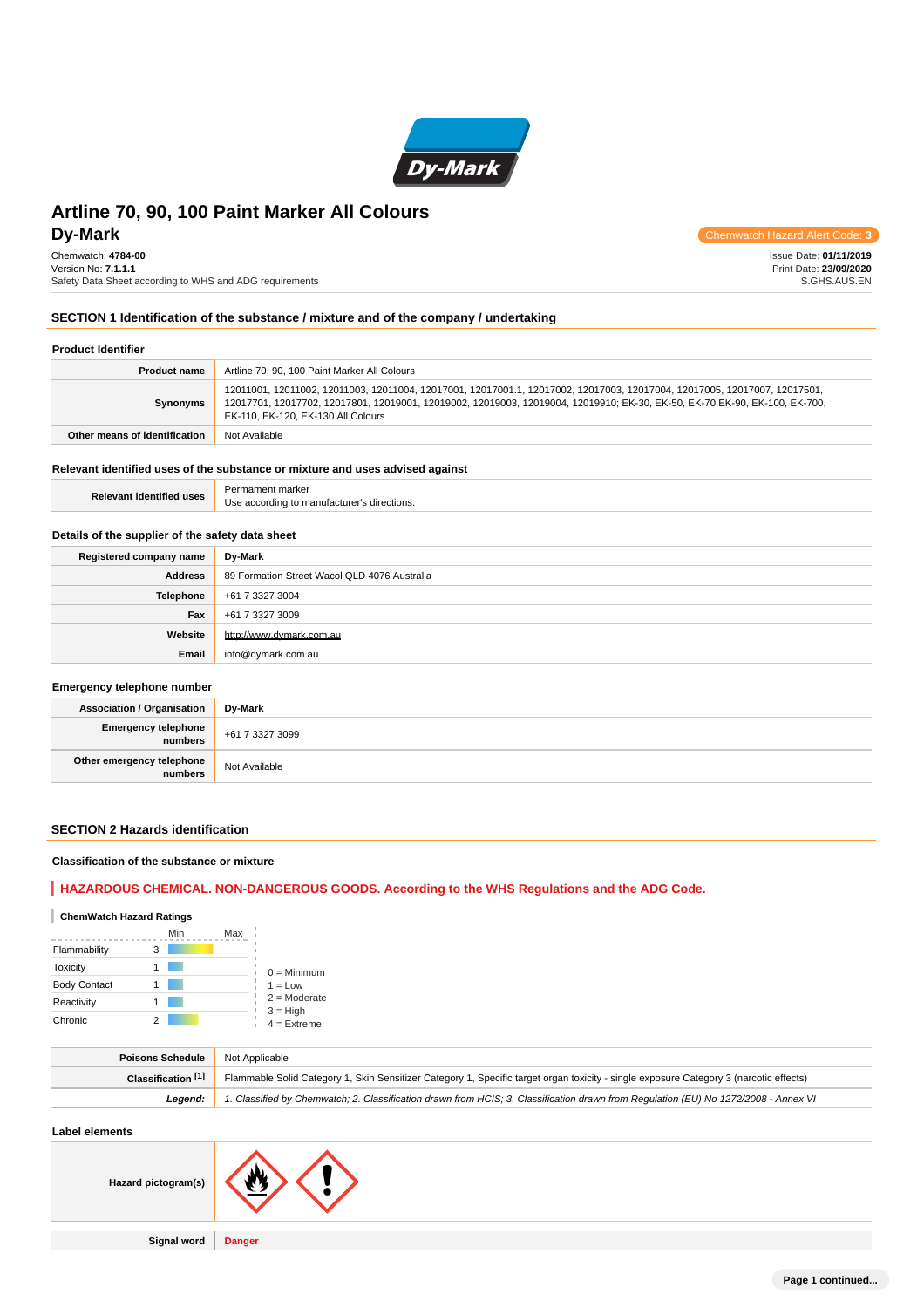## **Hazard statement(s)**

| H228 | Flammable solid.                     |
|------|--------------------------------------|
| H317 | May cause an allergic skin reaction. |
| H336 | May cause drowsiness or dizziness.   |

## **Precautionary statement(s) Prevention**

| P210             | Keep away from heat/sparks/open flames/hot surfaces. - No smoking.                |  |
|------------------|-----------------------------------------------------------------------------------|--|
| P <sub>271</sub> | Use only outdoors or in a well-ventilated area.                                   |  |
| P280             | Wear protective gloves/protective clothing/eye protection/face protection.        |  |
| P240             | Ground/bond container and receiving equipment.                                    |  |
| P <sub>241</sub> | Use explosion-proof electrical/ventilating/lighting/intrinsically safe equipment. |  |
| P <sub>261</sub> | Avoid breathing dust/fumes.                                                       |  |
| P272             | Contaminated work clothing should not be allowed out of the workplace.            |  |

#### **Precautionary statement(s) Response**

| Specific treatment (see advice on this label).                                                   |
|--------------------------------------------------------------------------------------------------|
| Wash contaminated clothing before reuse.                                                         |
| In case of fire: Use alcohol resistant foam or normal protein foam for extinction.               |
| IF ON SKIN: Wash with plenty of water and soap.                                                  |
| Call a POISON CENTER or doctor/physician if you feel unwell.                                     |
| If skin irritation or rash occurs: Get medical advice/attention.                                 |
| IF INHALED: Remove victim to fresh air and keep at rest in a position comfortable for breathing. |
|                                                                                                  |

#### **Precautionary statement(s) Storage**

| P405      | Store locked up.                                                 |
|-----------|------------------------------------------------------------------|
| P403+P233 | Store in a well-ventilated place. Keep container tightly closed. |

#### **Precautionary statement(s) Disposal**

**P501** Dispose of contents/container to authorised hazardous or special waste collection point in accordance with any local regulation.

### **SECTION 3 Composition / information on ingredients**

#### **Substances**

See section below for composition of Mixtures

#### **Mixtures**

| <b>CAS No</b> | %[weight] | Name                                             |
|---------------|-----------|--------------------------------------------------|
| 64-17-5       | $30 - 60$ | ethanol                                          |
| 107-98-2      | $0 - 30$  | propylene glycol monomethyl ether - alpha isomer |
| 71-23-8       | $0 - 10$  | n-propanol                                       |
| 100-51-6      | $0 - 10$  | benzyl alcohol                                   |
| 97-64-3       | 10-30     | ethyl lactate                                    |

## **SECTION 4 First aid measures**

| Description of first aid measures |                                                                                                                                                                                                                                                                                                                                                                                                                                                                                                                 |  |
|-----------------------------------|-----------------------------------------------------------------------------------------------------------------------------------------------------------------------------------------------------------------------------------------------------------------------------------------------------------------------------------------------------------------------------------------------------------------------------------------------------------------------------------------------------------------|--|
| <b>Eye Contact</b>                | If this product comes in contact with the eyes:<br>• Wash out immediately with fresh running water.<br>Ensure complete irrigation of the eye by keeping eyelids apart and away from eye and moving the eyelids by occasionally lifting the upper<br>and lower lids.<br>Seek medical attention without delay; if pain persists or recurs seek medical attention.<br>Removal of contact lenses after an eye injury should only be undertaken by skilled personnel.<br>Generally not applicable.                   |  |
| <b>Skin Contact</b>               | Generally not applicable.<br>If skin or hair contact occurs:<br>Flush skin and hair with running water (and soap if available).<br>Seek medical attention in event of irritation.                                                                                                                                                                                                                                                                                                                               |  |
| Inhalation                        | If fumes or combustion products are inhaled remove from contaminated area.<br>Lay patient down. Keep warm and rested.<br>▶ Prostheses such as false teeth, which may block airway, should be removed, where possible, prior to initiating first aid procedures.<br>Apply artificial respiration if not breathing, preferably with a demand valve resuscitator, bag-valve mask device, or pocket mask as trained.<br>Perform CPR if necessary.<br>Transport to hospital, or doctor.<br>Generally not applicable. |  |
| Ingestion                         | Generally not applicable.                                                                                                                                                                                                                                                                                                                                                                                                                                                                                       |  |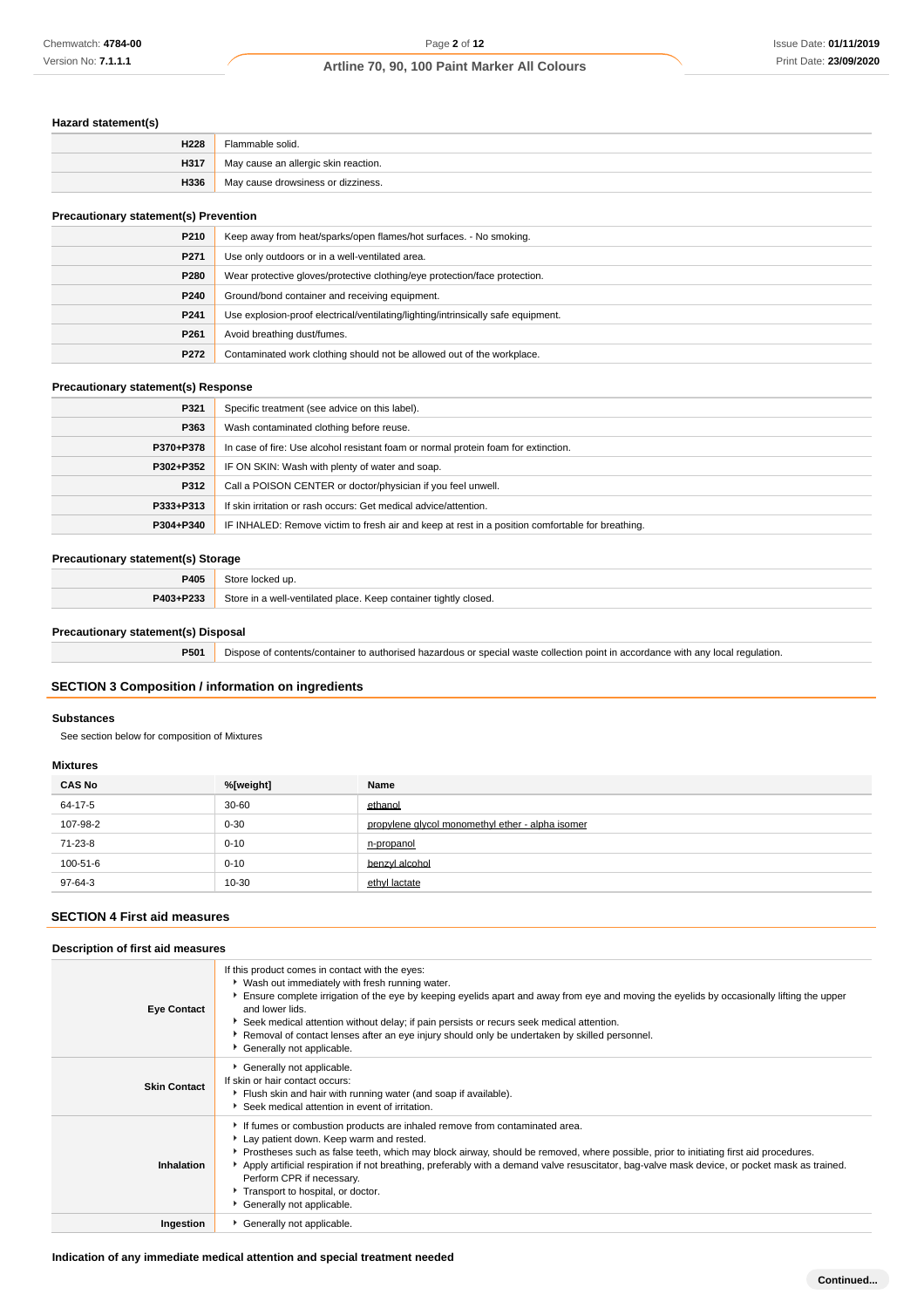Treat symptomatically.

### **SECTION 5 Firefighting measures**

#### **Extinguishing media**

- Alcohol stable foam.
- Dry chemical powder.
- ▶ BCF (where regulations permit).
- Carbon dioxide. Water spray or fog - Large fires only.
- 

#### **Special hazards arising from the substrate or mixture**

| <b>Fire Incompatibility</b>    | Avoid contamination with oxidising agents i.e. nitrates, oxidising acids, chlorine bleaches, pool chlorine etc. as ignition may result                                                                                                                                                                                                                                                                                                                                                                                                                                                                                                                                                                                                                                                                                                               |  |  |
|--------------------------------|------------------------------------------------------------------------------------------------------------------------------------------------------------------------------------------------------------------------------------------------------------------------------------------------------------------------------------------------------------------------------------------------------------------------------------------------------------------------------------------------------------------------------------------------------------------------------------------------------------------------------------------------------------------------------------------------------------------------------------------------------------------------------------------------------------------------------------------------------|--|--|
| <b>Advice for firefighters</b> |                                                                                                                                                                                                                                                                                                                                                                                                                                                                                                                                                                                                                                                                                                                                                                                                                                                      |  |  |
| <b>Fire Fighting</b>           | Alert Fire Brigade and tell them location and nature of hazard.<br>May be violently or explosively reactive.<br>• Wear breathing apparatus plus protective gloves in the event of a fire.<br>Prevent, by any means available, spillage from entering drains or water course.<br>Consider evacuation (or protect in place).<br>Fight fire from a safe distance, with adequate cover.<br>If safe, switch off electrical equipment until vapour fire hazard removed.<br>Use water delivered as a fine spray to control the fire and cool adjacent area.<br>Avoid spraying water onto liquid pools.<br>Do not approach containers suspected to be hot.<br>Cool fire exposed containers with water spray from a protected location.<br>If safe to do so, remove containers from path of fire.<br>Slight hazard when exposed to heat, flame and oxidisers. |  |  |
| <b>Fire/Explosion Hazard</b>   | Articles and manufactured articles may constitute a fire hazard where polymers form their outer layers or where combustible packaging remains<br>in place.<br>Certain substances, found throughout their construction, may degrade or become volatile when heated to high temperatures. This may create a<br>secondary hazard.<br>Combustion products include:<br>carbon dioxide (CO2)<br>aldehydes<br>nitrogen oxides (NOx)<br>other pyrolysis products typical of burning organic material.                                                                                                                                                                                                                                                                                                                                                        |  |  |
| <b>HAZCHEM</b>                 | Not Applicable                                                                                                                                                                                                                                                                                                                                                                                                                                                                                                                                                                                                                                                                                                                                                                                                                                       |  |  |

### **SECTION 6 Accidental release measures**

#### **Personal precautions, protective equipment and emergency procedures**

See section 8

#### **Environmental precautions**

See section 12

#### **Methods and material for containment and cleaning up**

| <b>Minor Spills</b> | Clean up all spills immediately.<br>Secure load if safe to do so.<br>Bundle/collect recoverable product.<br>• Collect remaining material in containers with covers for disposal.                                                                                                                                                                                                                                                                                                                                                                                                                                                                                                                                                                                                                                                                                                                                                                                                                                                                                                                                                                                                                                                                                                                                                                                                                                                                                                                                                                                                      |           |
|---------------------|---------------------------------------------------------------------------------------------------------------------------------------------------------------------------------------------------------------------------------------------------------------------------------------------------------------------------------------------------------------------------------------------------------------------------------------------------------------------------------------------------------------------------------------------------------------------------------------------------------------------------------------------------------------------------------------------------------------------------------------------------------------------------------------------------------------------------------------------------------------------------------------------------------------------------------------------------------------------------------------------------------------------------------------------------------------------------------------------------------------------------------------------------------------------------------------------------------------------------------------------------------------------------------------------------------------------------------------------------------------------------------------------------------------------------------------------------------------------------------------------------------------------------------------------------------------------------------------|-----------|
| <b>Major Spills</b> | Clear area of personnel and move upwind.<br>Alert Fire Brigade and tell them location and nature of hazard.<br>• May be violently or explosively reactive.<br>▶ Wear breathing apparatus plus protective gloves.<br>Prevent, by any means available, spillage from entering drains or water course.<br>Consider evacuation (or protect in place).<br>No smoking, naked lights or ignition sources.<br>Increase ventilation.<br>Stop leak if safe to do so.<br>• Water spray or fog may be used to disperse /absorb vapour.<br>Contain spill with sand, earth or vermiculite.<br>Use only spark-free shovels and explosion proof equipment.<br>• Collect recoverable product into labelled containers for recycling.<br>Absorb remaining product with sand, earth or vermiculite.<br>• Collect solid residues and seal in labelled drums for disposal.<br>* Wash area and prevent runoff into drains.<br>If contamination of drains or waterways occurs, advise emergency services.<br>Clear area of personnel and move upwind.<br>Alert Fire Brigade and tell them location and nature of hazard.<br>• May be violently or explosively reactive.<br>▶ Wear breathing apparatus plus protective gloves.<br>Prevent, by any means available, spillage from entering drains or water course.<br>▶ No smoking, naked lights or ignition sources.<br>Increase ventilation.<br>Stop leak if safe to do so.<br>• Water spray or fog may be used to disperse / absorb vapour.<br>Contain spill with sand, earth or vermiculite.<br>Use only spark-free shovels and explosion proof equipment. |           |
|                     |                                                                                                                                                                                                                                                                                                                                                                                                                                                                                                                                                                                                                                                                                                                                                                                                                                                                                                                                                                                                                                                                                                                                                                                                                                                                                                                                                                                                                                                                                                                                                                                       | Continued |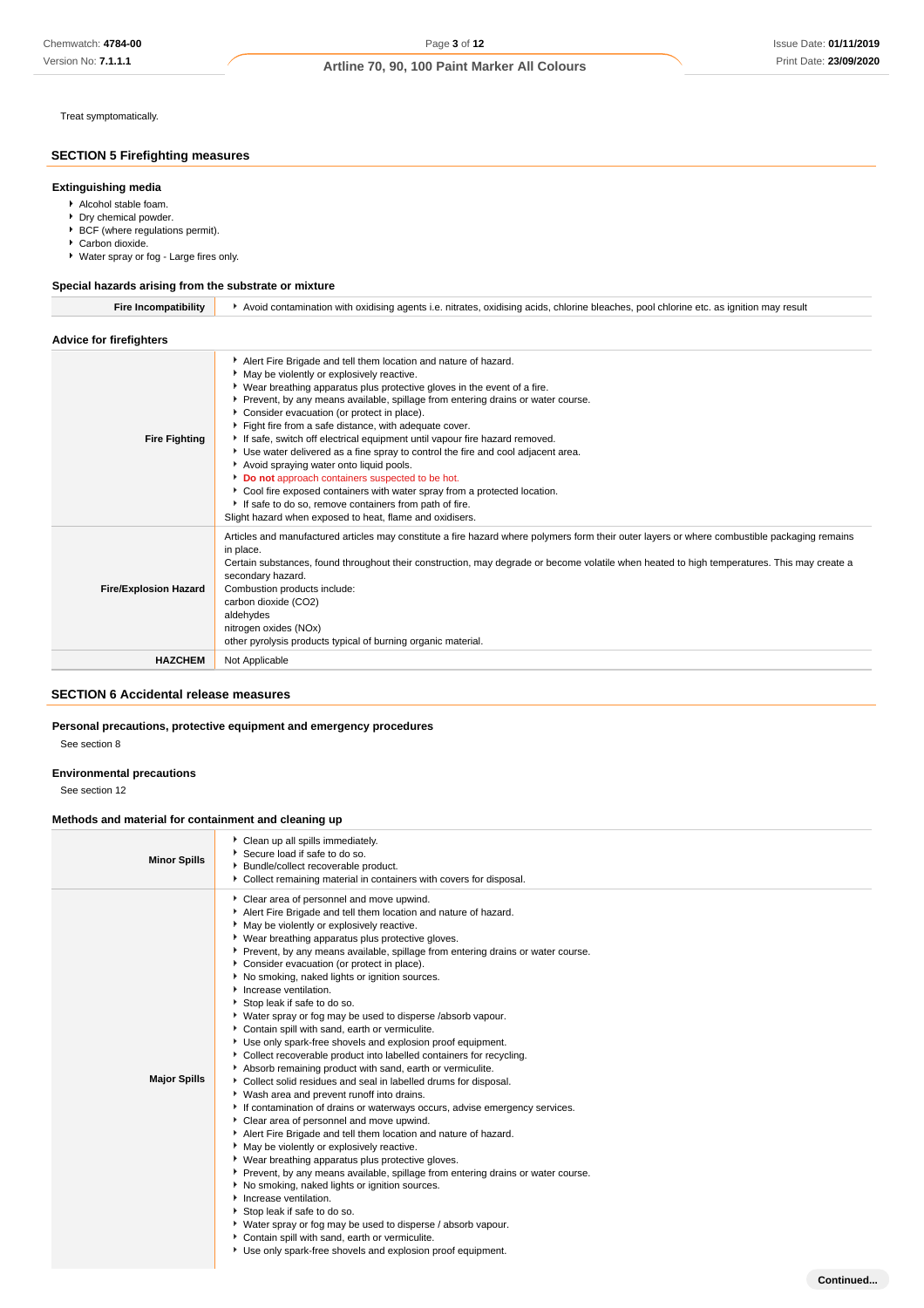| • Collect recoverable product into labelled containers for recycling.<br>Absorb remaining product with sand, earth or vermiculite.<br>• Collect solid residues and seal in labelled drums for disposal.<br>• Wash area and prevent runoff into drains.<br>If contamination of drains or waterways occurs, advise emergency services.<br>Clean up all spills immediately.<br>▶ Wear protective clothing, safety glasses, dust mask, gloves.<br>Secure load if safe to do so. Bundle/collect recoverable product.<br>Use dry clean up procedures and avoid generating dust.<br>Vacuum up (consider explosion-proof machines designed to be grounded during storage and use).<br>► Water may be used to prevent dusting.<br>Collect remaining material in containers with covers for disposal.<br>Flush spill area with water. |  |
|-----------------------------------------------------------------------------------------------------------------------------------------------------------------------------------------------------------------------------------------------------------------------------------------------------------------------------------------------------------------------------------------------------------------------------------------------------------------------------------------------------------------------------------------------------------------------------------------------------------------------------------------------------------------------------------------------------------------------------------------------------------------------------------------------------------------------------|--|
|-----------------------------------------------------------------------------------------------------------------------------------------------------------------------------------------------------------------------------------------------------------------------------------------------------------------------------------------------------------------------------------------------------------------------------------------------------------------------------------------------------------------------------------------------------------------------------------------------------------------------------------------------------------------------------------------------------------------------------------------------------------------------------------------------------------------------------|--|

Personal Protective Equipment advice is contained in Section 8 of the SDS.

## **SECTION 7 Handling and storage**

| Precautions for safe handling |                                                                                                                                                                                                                                                                                                                                                                                                                                                                                                                                               |
|-------------------------------|-----------------------------------------------------------------------------------------------------------------------------------------------------------------------------------------------------------------------------------------------------------------------------------------------------------------------------------------------------------------------------------------------------------------------------------------------------------------------------------------------------------------------------------------------|
| Safe handling                 |                                                                                                                                                                                                                                                                                                                                                                                                                                                                                                                                               |
| Other information             | Store in original containers in approved flame-proof area.<br>No smoking, naked lights, heat or ignition sources.<br>DO NOT store in pits, depressions, basements or areas where vapours may be trapped.<br>Keep containers securely sealed.<br>Store away from incompatible materials in a cool, dry well ventilated area.<br>Protect containers against physical damage and check regularly for leaks.<br>Observe manufacturer's storage and handling recommendations contained within this SDS.<br>Store away from incompatible materials. |

#### **Conditions for safe storage, including any incompatibilities**

| Suitable container      | Generally packaging as originally supplied with the article or manufactured item is sufficient to protect against physical hazards.<br>If repackaging is required ensure the article is intact and does not show signs of wear. As far as is practicably possible, reuse the original<br>packaging or something providing a similar level of protection to both the article and the handler.<br>▶ Packing as supplied by manufacturer.<br>• Plastic containers may only be used if approved for flammable liquid.<br>Check that containers are clearly labelled and free from leaks.<br>For low viscosity materials (i): Drums and jerry cans must be of the non-removable head type. (ii): Where a can is to be used as an inner<br>package, the can must have a screwed enclosure.<br>For materials with a viscosity of at least 2680 cSt. (23 deg. C)<br>For manufactured product having a viscosity of at least 250 cSt. (23 deg. C)<br>Manufactured product that requires stirring before use and having a viscosity of at least 20 cSt (25 deg. C): (i) Removable head packaging;<br>(ii) Cans with friction closures and (iii) low pressure tubes and cartridges may be used.<br>▶ Where combination packages are used, and the inner packages are of glass, there must be sufficient inert cushioning material in contact with<br>inner and outer packages<br>In addition, where inner packagings are glass and contain liquids of packing group I there must be sufficient inert absorbent to absorb any<br>spillage, unless the outer packaging is a close fitting moulded plastic box and the substances are not incompatible with the plastic. |
|-------------------------|------------------------------------------------------------------------------------------------------------------------------------------------------------------------------------------------------------------------------------------------------------------------------------------------------------------------------------------------------------------------------------------------------------------------------------------------------------------------------------------------------------------------------------------------------------------------------------------------------------------------------------------------------------------------------------------------------------------------------------------------------------------------------------------------------------------------------------------------------------------------------------------------------------------------------------------------------------------------------------------------------------------------------------------------------------------------------------------------------------------------------------------------------------------------------------------------------------------------------------------------------------------------------------------------------------------------------------------------------------------------------------------------------------------------------------------------------------------------------------------------------------------------------------------------------------------------------------------------------------------------------------------------------------|
| Storage incompatibility | Avoid reaction with oxidising agents                                                                                                                                                                                                                                                                                                                                                                                                                                                                                                                                                                                                                                                                                                                                                                                                                                                                                                                                                                                                                                                                                                                                                                                                                                                                                                                                                                                                                                                                                                                                                                                                                       |
|                         |                                                                                                                                                                                                                                                                                                                                                                                                                                                                                                                                                                                                                                                                                                                                                                                                                                                                                                                                                                                                                                                                                                                                                                                                                                                                                                                                                                                                                                                                                                                                                                                                                                                            |

+ X + X + + +

**X** — Must not be stored together

**0** — May be stored together with specific preventions

**+** — May be stored together

## **SECTION 8 Exposure controls / personal protection**

#### **Control parameters**

### **Occupational Exposure Limits (OEL)**

| <b>INGREDIENT DATA</b> |
|------------------------|
|------------------------|

| Source                       | Ingredient                                          | <b>Material name</b>                 | <b>TWA</b>               | <b>STEL</b>            | Peak             | <b>Notes</b>     |
|------------------------------|-----------------------------------------------------|--------------------------------------|--------------------------|------------------------|------------------|------------------|
| Australia Exposure Standards | ethanol                                             | Ethyl alcohol                        | 1000 ppm / 1880<br>mq/m3 | Not Available          | Not<br>Available | Not<br>Available |
| Australia Exposure Standards | propylene glycol monomethyl ether -<br>alpha isomer | Propylene glycol<br>monomethyl ether | 100 ppm / 369<br>mq/m3   | 553 mg/m3 / 150<br>ppm | Not<br>Available | Not<br>Available |
| Australia Exposure Standards | n-propanol                                          | Propyl alcohol                       | 200 ppm / 492<br>mq/m3   | 614 mg/m3 / 250<br>ppm | Not<br>Available | Not<br>Available |

**Emergency Limits**

| $-1$       | Material name               | <b>TEEL-</b>          | ---                                 | TEEL-5     |
|------------|-----------------------------|-----------------------|-------------------------------------|------------|
| Ingredient |                             |                       | and the contract of the contract of |            |
| ethanol    | Ethanol:<br>′Ethvl alcohol) | Available<br>Not<br>. | Available                           | 15000* ppm |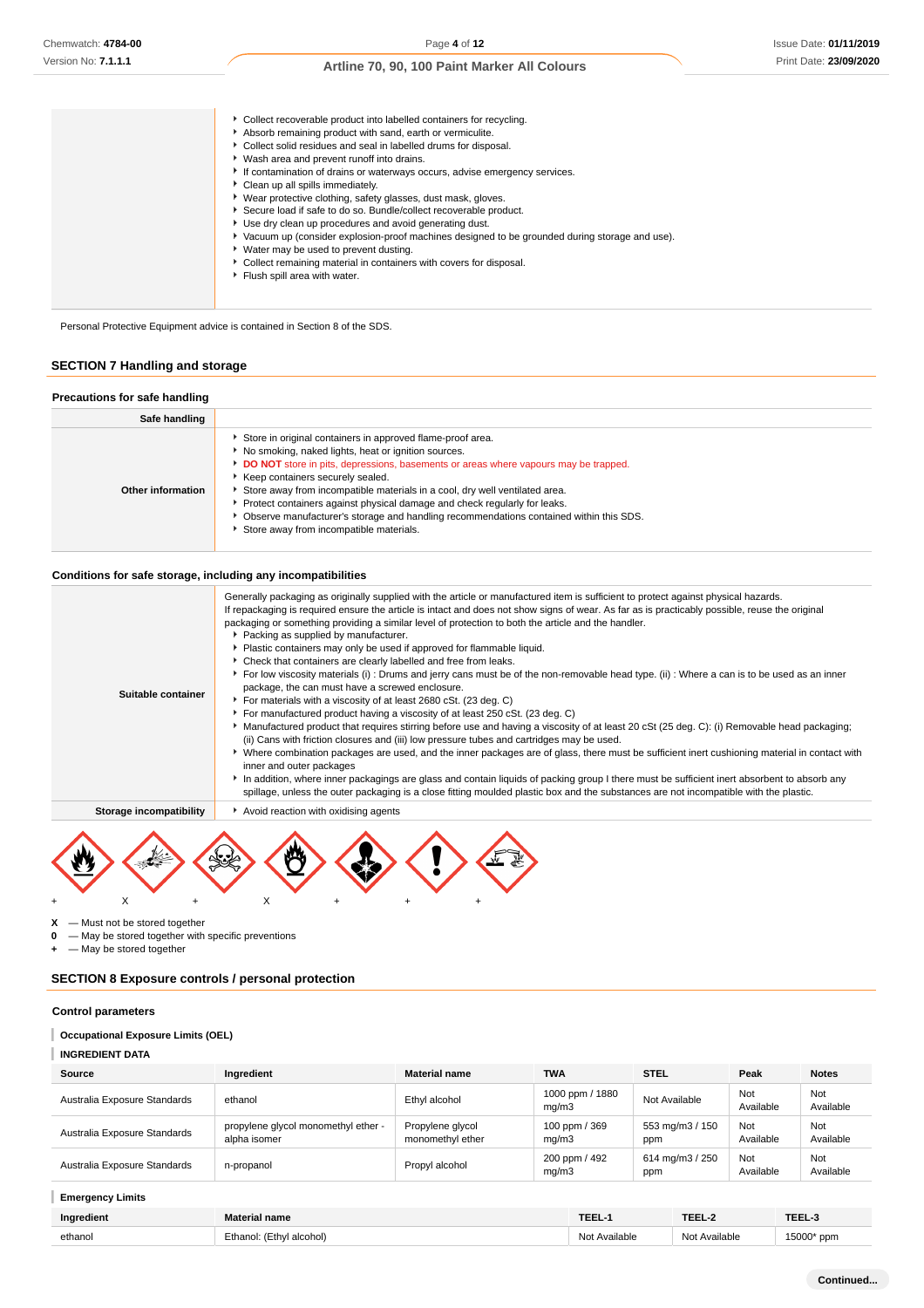Issue Date: **01/11/2019** Print Date: **23/09/2020**

### **Artline 70, 90, 100 Paint Marker All Colours**

| Ingredient                                          | <b>Material name</b>                                   |  | TEEL-1               | TEEL-2            | TEEL-3      |
|-----------------------------------------------------|--------------------------------------------------------|--|----------------------|-------------------|-------------|
| propylene glycol monomethyl<br>ether - alpha isomer | Propylene glycol monomethyl ether; (Ucar Triol HG-170) |  | $100$ ppm            | $160$ ppm         | 660 ppm     |
| n-propanol                                          | n-Propanol (Propyl alcohol, n-)                        |  | 250 ppm              | 670 ppm           | $4000*$ ppm |
| benzyl alcohol                                      | Benzyl alcohol                                         |  | 30 ppm               | 52 ppm            | 740 ppm     |
| ethyl lactate                                       | Ethyl lactate; (Ethyl (S)-(-)-lactate)                 |  | $5.7 \text{ mg/m}$ 3 | $63 \text{ mg/m}$ | 380 mg/m3   |
| Ingredient                                          | <b>Original IDLH</b>                                   |  | <b>Revised IDLH</b>  |                   |             |
|                                                     |                                                        |  |                      |                   |             |
| ethanol                                             | 3,300 ppm                                              |  | Not Available        |                   |             |
| propylene glycol monomethyl<br>ether - alpha isomer | Not Available                                          |  | Not Available        |                   |             |
| n-propanol                                          | 800 ppm                                                |  | Not Available        |                   |             |
| benzyl alcohol                                      | Not Available                                          |  | Not Available        |                   |             |
| ethyl lactate                                       | Not Available                                          |  | Not Available        |                   |             |

#### **Occupational Exposure Banding**

| Ingredient     | <b>Occupational Exposure Band Rating</b>                                                                                                                                                                                                                                                 | <b>Occupational Exposure Band Limit</b> |  |
|----------------|------------------------------------------------------------------------------------------------------------------------------------------------------------------------------------------------------------------------------------------------------------------------------------------|-----------------------------------------|--|
| benzvl alcohol |                                                                                                                                                                                                                                                                                          | $\leq 0.1$ ppm                          |  |
| ethyl lactate  |                                                                                                                                                                                                                                                                                          | $\leq 0.1$ ppm                          |  |
| Notes:         | Occupational exposure banding is a process of assigning chemicals into specific categories or bands based on a chemical's potency and the<br>adverse health outcomes associated with exposure. The output of this process is an occupational exposure band (OEB), which corresponds to a |                                         |  |

range of exposure concentrations that are expected to protect worker health.

#### **Exposure controls**

| Appropriate engineering<br>controls | Articles or manufactured items, in their original condition, generally don't require engineering controls during handling or in normal use.<br>Exceptions may arise following extensive use and subsequent wear, during recycling or disposal operations where substances, found in the<br>article, may be released to the environment. |
|-------------------------------------|-----------------------------------------------------------------------------------------------------------------------------------------------------------------------------------------------------------------------------------------------------------------------------------------------------------------------------------------|
| <b>Personal protection</b>          | $\mathbb{P} \left[ \left[ \left[ \left[ \left[ \right] \right] \right] \right] \right] \right]$                                                                                                                                                                                                                                         |
| Eye and face protection             | No special equipment required due to the physical form of the product.                                                                                                                                                                                                                                                                  |
| <b>Skin protection</b>              | See Hand protection below                                                                                                                                                                                                                                                                                                               |
| Hands/feet protection               | No special equipment required due to the physical form of the product.                                                                                                                                                                                                                                                                  |
| <b>Body protection</b>              | See Other protection below                                                                                                                                                                                                                                                                                                              |
| Other protection                    | No special equipment required due to the physical form of the product.                                                                                                                                                                                                                                                                  |

#### **Recommended material(s)**

I **GLOVE SELECTION INDEX**

**generated** selection:

Glove selection is based on a modified presentation of the:  **"Forsberg Clothing Performance Index".**

Artline 70, 90, 100 Paint Marker All Colours

The effect(s) of the following substance(s) are taken into account in the **computer-**

**Material CPI** BUTYL CONTROL CONTROL CONTROL CONTROL CONTROL CONTROL CONTROL CONTROL CONTROL CONTROL CONTROL CONTROL CONTROL CONTROL CONTROL CONTROL CONTROL CONTROL CONTROL CONTROL CONTROL CONTROL CONTROL CONTROL CONTROL CONTROL CONTROL NATURAL RUBBER COMPANY OF THE SERIES OF THE SERIES OF THE SERIES OF THE SERIES OF THE SERIES OF THE SERIES OF THE SERIES OF THE SERIES OF THE SERIES OF THE SERIES OF THE SERIES OF THE SERIES OF THE SERIES OF THE SERIES OF NATURAL+NEOPRENE C NEOPRENE C NEOPRENE/NATURAL C NITRILE COMMUNIST COMMUNIST COMMUNIST COMMUNIST COMMUNIST COMMUNIST COMMUNIST COMMUNIST COMMUNIST COMMUNIST COMMUNIST COMMUNIST COMMUNIST COMMUNIST COMMUNIST COMMUNIST COMMUNIST COMMUNIST COMMUNIST COMMUNIST COMMUNIST COMM NITRILE+PVC C PE/EVAL/PE C PVC CONTROL CONTROL CONTROL CONTROL CONTROL CONTROL CONTROL CONTROL CONTROL CONTROL CONTROL CONTROL CONTROL CONTROL CONTROL CONTROL CONTROL CONTROL CONTROL CONTROL CONTROL CONTROL CONTROL CONTROL CONTROL CONTROL CONTROL CO TEFLON C VITON C

## **Respiratory protection**

Type A Filter of sufficient capacity. (AS/NZS 1716 & 1715, EN 143:2000 & 149:2001, ANSI Z88 or national equivalent)

Where the concentration of gas/particulates in the breathing zone, approaches or exceeds the "Exposure Standard" (or ES), respiratory protection is required. Degree of protection varies with both face-piece and Class of filter; the nature of protection varies with Type of filter.

| <b>Required Minimum</b><br><b>Protection Factor</b> | <b>Half-Face</b><br>Respirator | <b>Full-Face</b><br>Respirator | <b>Powered Air</b><br>Respirator |
|-----------------------------------------------------|--------------------------------|--------------------------------|----------------------------------|
| up to $10 \times ES$                                | A-AUS / Class 1                |                                | A-PAPR-AUS /<br>Class 1          |
| up to $50 \times ES$                                | Air-line*                      |                                |                                  |
| up to $100 \times ES$                               | ۰                              | $A-3$                          |                                  |
| $100 + x ES$                                        | ۰                              | Air-line**                     | ۰                                |

\* - Continuous-flow; \*\* - Continuous-flow or positive pressure demand A(All classes) = Organic vapours, B AUS or B1 = Acid gasses, B2 = Acid gas or hydrogen cyanide(HCN), B3 = Acid gas or hydrogen cyanide(HCN), E = Sulfur dioxide(SO2), G = Agricultural chemicals, K = Ammonia(NH3), Hg = Mercury, NO = Oxides of nitrogen,  $MB =$  Methyl bromide,  $AX =$  Low boiling point organic compounds(below 65 degC)

Respiratory protection not normally required due to the physical form of the product.

\* CPI - Chemwatch Performance Index

A: Best Selection

B: Satisfactory; may degrade after 4 hours continuous immersion

C: Poor to Dangerous Choice for other than short term immersion

**NOTE**: As a series of factors will influence the actual performance of the glove, a final selection must be based on detailed observation. -

\* Where the glove is to be used on a short term, casual or infrequent basis, factors such as "feel" or convenience (e.g. disposability), may dictate a choice of gloves which might otherwise be unsuitable following long-term or frequent use. A qualified practitioner should be consulted.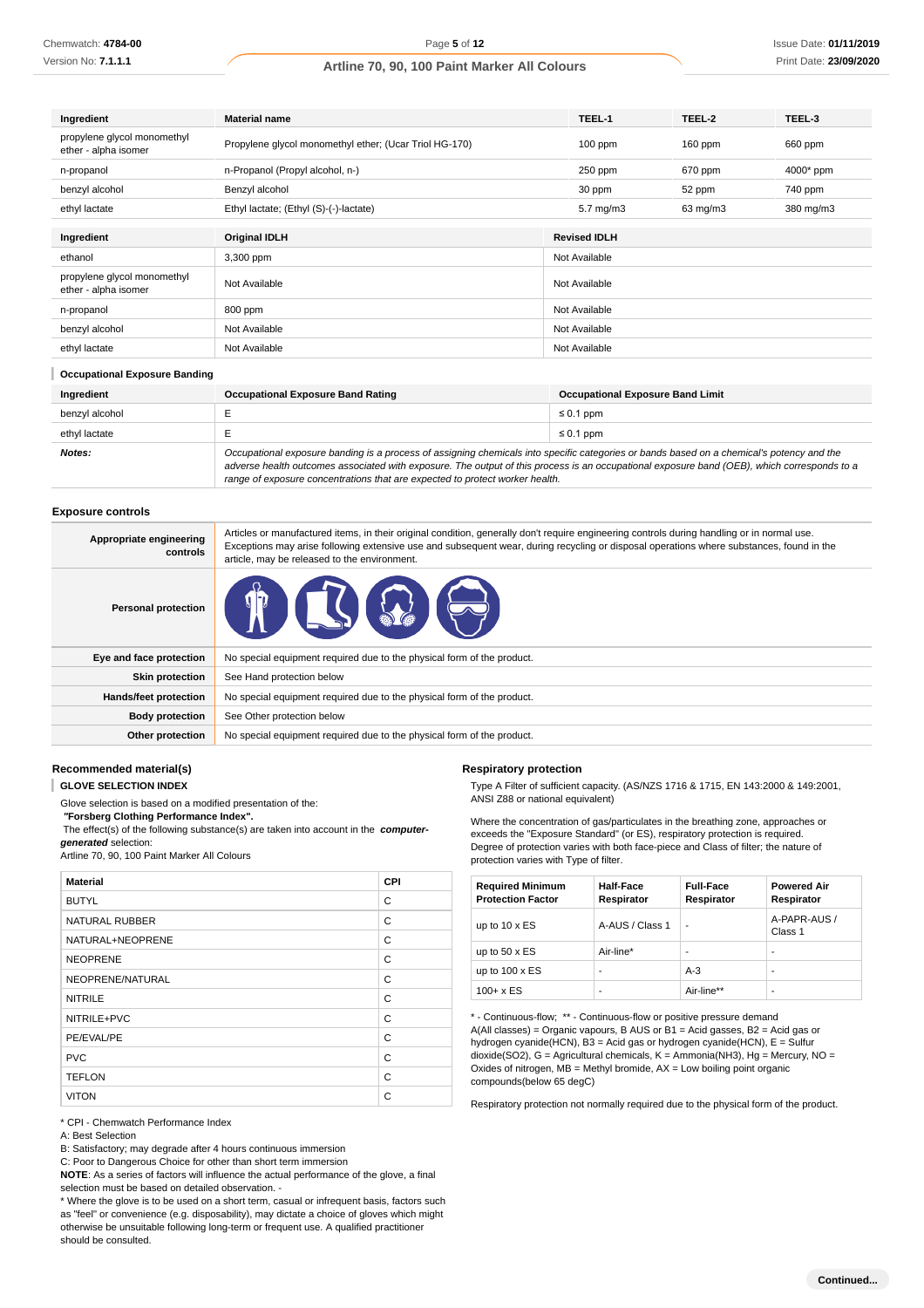#### **SECTION 9 Physical and chemical properties**

#### **Information on basic physical and chemical properties**

| Appearance                                      | Cylinder containing coloured flammable liquid with a solvent odour; not miscible with water. |                                            |                |  |
|-------------------------------------------------|----------------------------------------------------------------------------------------------|--------------------------------------------|----------------|--|
|                                                 |                                                                                              |                                            |                |  |
| <b>Physical state</b>                           | Manufactured                                                                                 | Relative density (Water = $1$ )            | $0.9 - 1.0$    |  |
| Odour                                           | Not Available                                                                                | Partition coefficient n-octanol<br>/ water | Not Available  |  |
| <b>Odour threshold</b>                          | Not Available                                                                                | Auto-ignition temperature (°C)             | Not Available  |  |
| pH (as supplied)                                | Not Available                                                                                | <b>Decomposition temperature</b>           | Not Available  |  |
| Melting point / freezing point<br>(°C)          | Not Available                                                                                | <b>Viscosity (cSt)</b>                     | Not Available  |  |
| Initial boiling point and boiling<br>range (°C) | Not Available                                                                                | Molecular weight (g/mol)                   | Not Applicable |  |
| Flash point (°C)                                | 16.5                                                                                         | <b>Taste</b>                               | Not Available  |  |
| <b>Evaporation rate</b>                         | Not Available                                                                                | <b>Explosive properties</b>                | Not Available  |  |
| Flammability                                    | HIGHLY FLAMMABLE.                                                                            | <b>Oxidising properties</b>                | Not Available  |  |
| Upper Explosive Limit (%)                       | Not Available                                                                                | Surface Tension (dyn/cm or<br>$mN/m$ )     | Not Applicable |  |
| Lower Explosive Limit (%)                       | Not Available                                                                                | <b>Volatile Component (%vol)</b>           | Not Available  |  |
| Vapour pressure (kPa)                           | Not Available                                                                                | Gas group                                  | Not Available  |  |
| Solubility in water                             | Immiscible                                                                                   | pH as a solution (1%)                      | Not Available  |  |
| Vapour density (Air = 1)                        | Not Available                                                                                | VOC g/L                                    | Not Available  |  |

#### **SECTION 10 Stability and reactivity**

| Reactivity                                 | See section 7                                                                                                                        |
|--------------------------------------------|--------------------------------------------------------------------------------------------------------------------------------------|
| <b>Chemical stability</b>                  | • Unstable in the presence of incompatible materials.<br>▶ Product is considered stable.<br>Hazardous polymerisation will not occur. |
| Possibility of hazardous<br>reactions      | See section 7                                                                                                                        |
| <b>Conditions to avoid</b>                 | See section 7                                                                                                                        |
| Incompatible materials                     | See section 7                                                                                                                        |
| <b>Hazardous decomposition</b><br>products | See section 5                                                                                                                        |

### **SECTION 11 Toxicological information**

#### **Information on toxicological effects Inhaled** Inhalation of vapours may cause drowsiness and dizziness. This may be accompanied by sleepiness, reduced alertness, loss of reflexes, lack of co-ordination, and vertigo. Inhalation hazard is increased at higher temperatures. Inhalation of high concentrations of gas/vapour causes lung irritation with coughing and nausea, central nervous depression with headache and dizziness, slowing of reflexes, fatigue and inco-ordination. Inhalation of aerosols (mists, fumes), generated by the material during the course of normal handling, may be damaging to the health of the individual. **Ingestion** Accidental ingestion of the material may be damaging to the health of the individual. **Skin Contact** Repeated exposure may cause skin cracking, flaking or drying following normal handling and use. Skin contact with the material may damage the health of the individual; systemic effects may result following absorption. There is some evidence to suggest that the material may cause moderate inflammation of the skin either following direct contact or after a delay of some time. Repeated exposure can cause contact dermatitis which is characterised by redness, swelling and blistering. Open cuts, abraded or irritated skin should not be exposed to this material **Eye** There is evidence that material may produce eye irritation in some persons and produce eye damage 24 hours or more after instillation. Severe inflammation may be expected with pain. **Chronic** Skin contact with the material is more likely to cause a sensitisation reaction in some persons compared to the general population. There has been some concern that this material can cause cancer or mutations but there is not enough data to make an assessment. Substance accumulation, in the human body, may occur and may cause some concern following repeated or long-term occupational exposure. Some glycol esters and their ethers cause wasting of the testicles, reproductive changes, infertility and changes to kidney function. Shorter chain compounds are more dangerous. **Artline 70, 90, 100 Paint Marker All Colours TOXICITY IRRITATION** Not Available Not Available **ethanol TOXICITY IRRITATION** 1.40 mg/kg<sup>[2]</sup> eye (rabbit): 500 mg SEVERE 1400 mg/kg[2] Eye (rabbit):100mg/24hr-moderate 4070 mg/kg<sup>[2]</sup> exercise the contract of the contract of the contract of the contract of the contract of the contract of the contract of the contract of the contract of the contract of the contract of the contract of the c

4070 mg/kg[2] Skin (rabbit):20 mg/24hr-moderate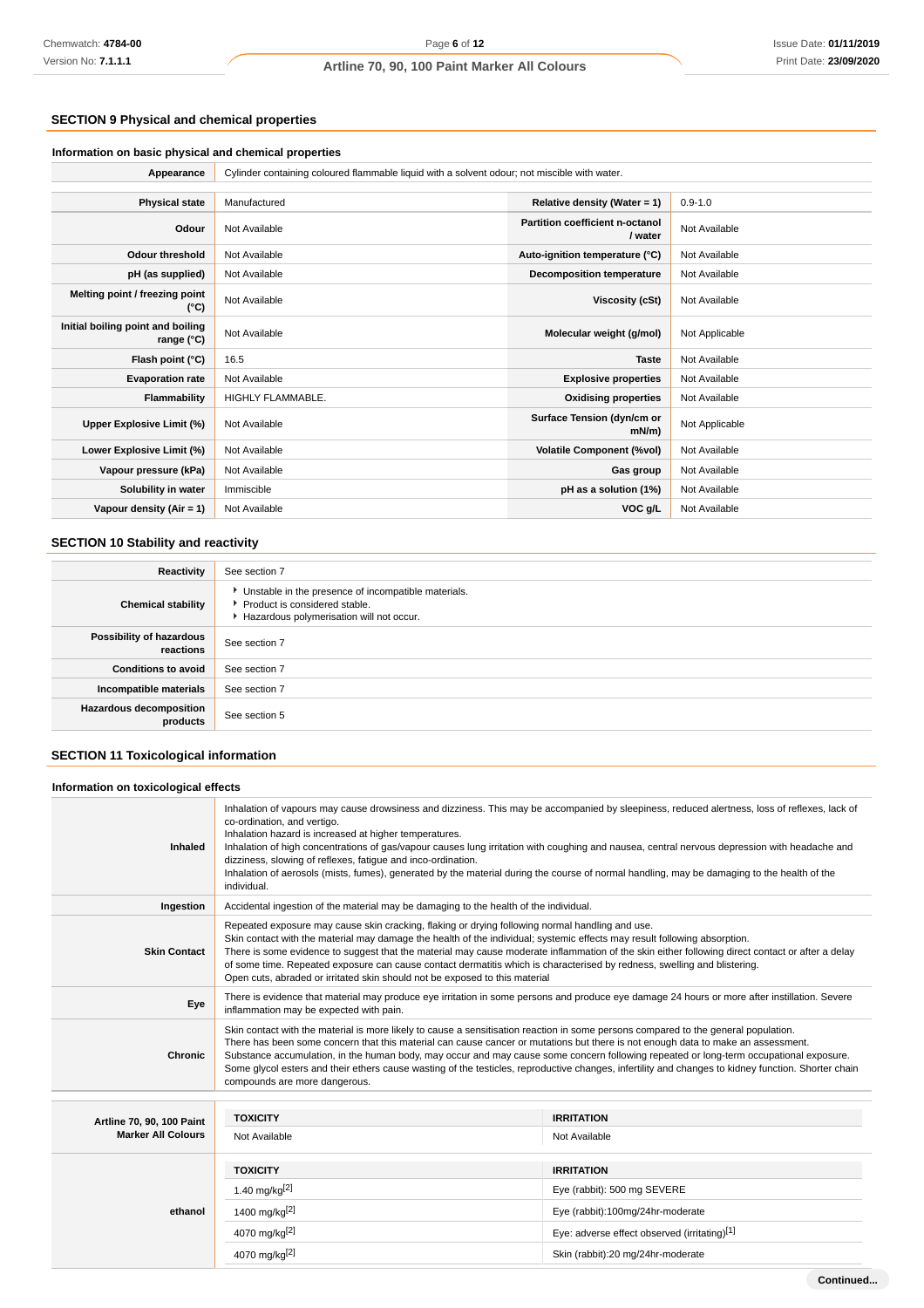|                                                     | 5100 mg/kg <sup>[2]</sup>                                                             | Skin (rabbit):400 mg (open)-mild                                                                                                       |
|-----------------------------------------------------|---------------------------------------------------------------------------------------|----------------------------------------------------------------------------------------------------------------------------------------|
|                                                     | 6030 mg/kg[2]                                                                         | Skin: no adverse effect observed (not irritating)[1]                                                                                   |
|                                                     | 6030 mg/kg <sup>[2]</sup>                                                             |                                                                                                                                        |
|                                                     | 6080 mg/kg <sup>[2]</sup>                                                             |                                                                                                                                        |
|                                                     | 6080 mg/kg[2]                                                                         |                                                                                                                                        |
|                                                     | 9200 mg/kg <sup>[2]</sup>                                                             |                                                                                                                                        |
|                                                     | 9710 mg/kg <sup>[2]</sup>                                                             |                                                                                                                                        |
|                                                     | Inhalation (rat) LC50: 0 mg/l/10h <sup>[2]</sup>                                      |                                                                                                                                        |
|                                                     | Inhalation (rat) LC50: 124.7 mg/l/4H[2]                                               |                                                                                                                                        |
|                                                     | Inhalation (rat) LC50: 63926.976 mg/l/4h <sup>[2]</sup>                               |                                                                                                                                        |
|                                                     | mg/kg <sup>[2]</sup>                                                                  |                                                                                                                                        |
|                                                     | Oral (rat) LD50: =1501 mg/kg <sup>[2]</sup>                                           |                                                                                                                                        |
|                                                     | Oral (rat) LD50: 7060 mg/kg <sup>[2]</sup>                                            |                                                                                                                                        |
|                                                     |                                                                                       |                                                                                                                                        |
|                                                     | <b>TOXICITY</b>                                                                       | <b>IRRITATION</b>                                                                                                                      |
|                                                     | 3000 mg/kg[2]                                                                         | Eye (rabbit) 230 mg mild                                                                                                               |
| propylene glycol monomethyl<br>ether - alpha isomer | Inhalation (rat) LC50: 12485.7375 mg/l/5h.d <sup>[2]</sup>                            | Eye (rabbit) 500 mg/24 h. - mild                                                                                                       |
|                                                     |                                                                                       | Eye (rabbit): 100 mg SEVERE                                                                                                            |
|                                                     |                                                                                       | Skin (rabbit) 500 mg open - mild                                                                                                       |
|                                                     | <b>TOXICITY</b>                                                                       | <b>IRRITATION</b>                                                                                                                      |
|                                                     | 5700 mg/kg[2]                                                                         | Eye (rabbit): 20 mg/24h moderate                                                                                                       |
|                                                     | Dermal (rabbit) LD50: 5040 mg/kg <sup>[2]</sup>                                       | Eye (rabbit): 4 mg open SEVERE                                                                                                         |
|                                                     | Oral (mouse) LD50: 6800 mg/kg <sup>[2]</sup>                                          | Skin (rabbit): 20 mg/24h moderate                                                                                                      |
| n-propanol                                          | Oral (rat) LD50: =8000 mg/kg $[2]$                                                    | Skin (rabbit): 500 mg open mild                                                                                                        |
|                                                     | Oral (rat) LD50: 1870 mg/kg <sup>[2]</sup>                                            |                                                                                                                                        |
|                                                     |                                                                                       |                                                                                                                                        |
|                                                     | Oral (rat) LD50: 3730 mg/kg <sup>[2]</sup>                                            |                                                                                                                                        |
|                                                     | <b>TOXICITY</b>                                                                       | <b>IRRITATION</b>                                                                                                                      |
|                                                     | $~105 \, \text{mg/kg}^{[2]}$                                                          | Eye (rabbit): 0.75 mg open SEVERE                                                                                                      |
|                                                     | ~2080 mg/kg $[2]$                                                                     | Eye: adverse effect observed (irritating)[1]                                                                                           |
|                                                     | $~50$ mg/kg <sup>[2]</sup>                                                            | Skin (man): 16 mg/48h-mild                                                                                                             |
|                                                     | $>=25<=400$ mg/kg <sup>[2]</sup>                                                      | Skin (rabbit):10 mg/24h open-mild                                                                                                      |
|                                                     | >=25-400 mg/kg[2]                                                                     | Skin: no adverse effect observed (not irritating)[1]                                                                                   |
|                                                     | >=500<=800 mg/kg[2]                                                                   |                                                                                                                                        |
| benzyl alcohol                                      | >400800 mg/kg <sup>[2]</sup>                                                          |                                                                                                                                        |
|                                                     | 2000 mg/kg[2]                                                                         |                                                                                                                                        |
|                                                     | 324 mg/kg <sup>[2]</sup>                                                              |                                                                                                                                        |
|                                                     | 480 mg/kg[2]                                                                          |                                                                                                                                        |
|                                                     | 950 mg/kg <sup>[2]</sup>                                                              |                                                                                                                                        |
|                                                     | Inhalation (rat) LC50: >4.178 mg/l/4h[2]                                              |                                                                                                                                        |
|                                                     | Oral (rat) LD50: = 2080 mg/kg <sup>[2]</sup>                                          |                                                                                                                                        |
|                                                     | Oral (rat) LD50: 1230 mg/kg <sup>[2]</sup>                                            |                                                                                                                                        |
|                                                     |                                                                                       |                                                                                                                                        |
|                                                     | <b>TOXICITY</b>                                                                       | <b>IRRITATION</b>                                                                                                                      |
|                                                     | Dermal (rabbit) LD50: >5000 mg/kg <sup>[2]</sup>                                      | Not Available                                                                                                                          |
|                                                     | dermal (rat) LD50: >5000 mg/kg <sup>[2]</sup>                                         |                                                                                                                                        |
| ethyl lactate                                       | Oral (mouse) LD50: 2500 mg/kg <sup>[2]</sup>                                          |                                                                                                                                        |
|                                                     | Oral (rat) LD50: >2000 mg/kg[2]                                                       |                                                                                                                                        |
|                                                     | Oral (rat) LD50: 8200 mg/kg <sup>[2]</sup>                                            |                                                                                                                                        |
| Legend:                                             |                                                                                       | 1. Value obtained from Europe ECHA Registered Substances - Acute toxicity 2.* Value obtained from manufacturer's SDS. Unless otherwise |
|                                                     | specified data extracted from RTECS - Register of Toxic Effect of chemical Substances |                                                                                                                                        |
|                                                     |                                                                                       |                                                                                                                                        |
|                                                     | For propylene glycol ethers (PGEs):                                                   |                                                                                                                                        |
|                                                     |                                                                                       |                                                                                                                                        |

**PROPYLENE GLYCOL MONOMETHYL ETHER - ALPHA ISOMER**

Typical propylene glycol ethers include propylene glycol n-butyl ether (PnB); dipropylene glycol n-butyl ether (DPnB); dipropylene glycol methyl ether acetate (DPMA) and tripropylene glycol methyl ether (TPM).

Testing of a wide variety of propylene glycol ethers has shown that propylene glycol-based ethers are less toxic than some ethers of the ethylene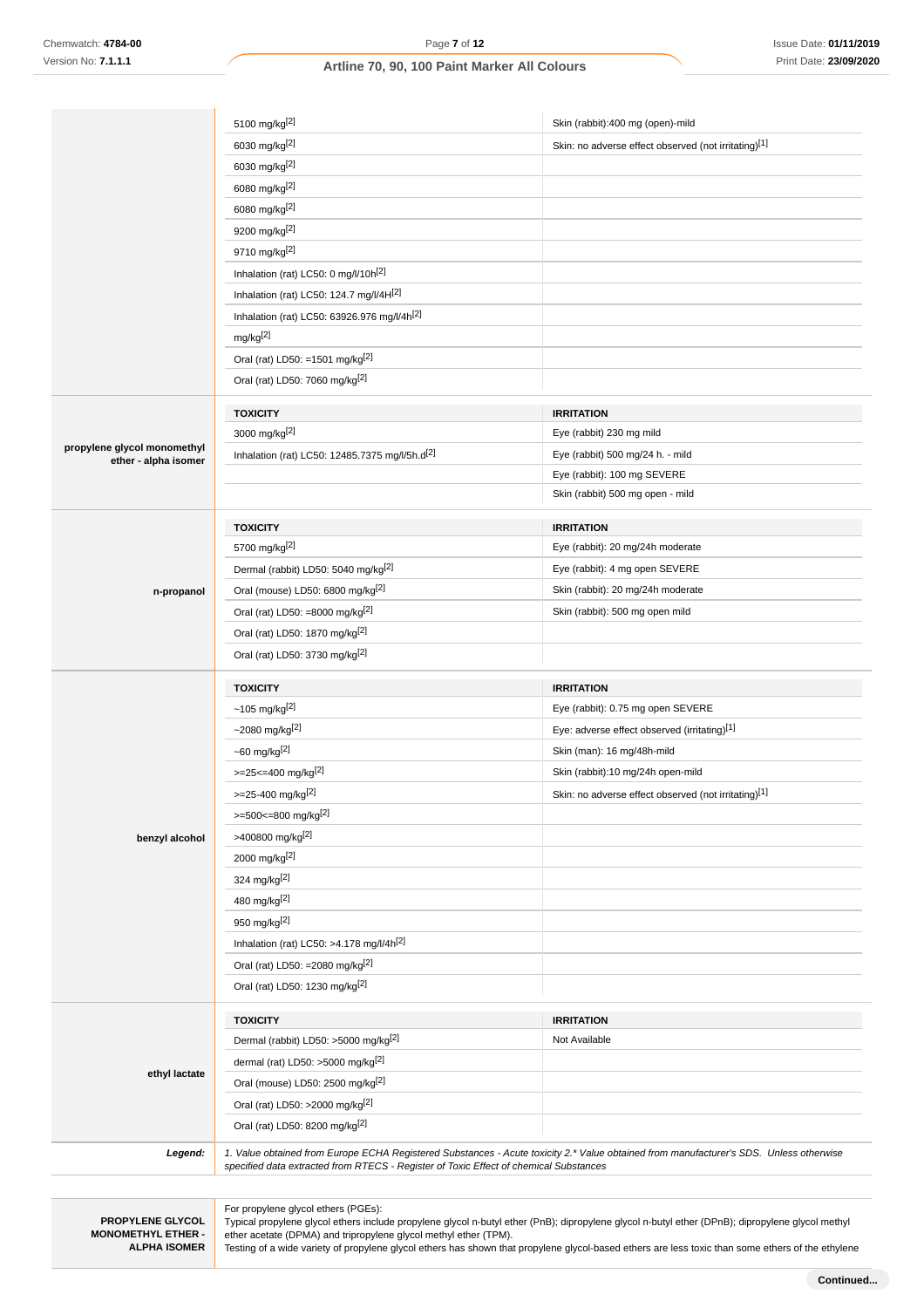|                       | series. The common toxicities associated with the lower molecular weight homologues of the ethylene series, such as adverse effects on the<br>reproductive organs, the developing embryo and foetus, blood or thymus gland, are not seen with the commercial-grade propylene glycol ethers.<br>In the ethylene series, metabolism of the terminal hydroxyl group produces and alkoxyacetic acid. The reproductive and developmental toxicities<br>of the lower molecular weight homologues in the ethylene series are due specifically to the formation of methoxyacetic and ethoxyacetic acids.<br>Longer chain homologues in the ethylene series are not associated with reproductive toxicity, but can cause haemolysis in sensitive species, also<br>through formation of an alkoxyacetic acid. The predominant alpha isomer of all the PGEs (which is thermodynamically favoured during<br>manufacture of PGEs) is a secondary alcohol incapable of forming an alkoxypropionic acid. In contrast, beta-isomers are able to form the<br>alkoxypropionic acids and these are linked to birth defects (and possibly, haemolytic effects). The alpha isomer comprises more than 95% of the<br>isomeric mixture in the commercial product, and therefore PGEs show relatively little toxicity. One of the main metabolites of the propylene glycol<br>ethers is propylene glycol, which is of low toxicity and completely metabolized in the body.<br>As a class, PGEs have low acute toxicity via swallowing, skin exposure and inhalation. PnB and TPM are moderately irritating to the eyes, in<br>animal testing, while the remaining members of this category caused little or no eye irritation. None caused skin sensitization.<br>Animal testing showed that repeat dosing caused few adverse effects. Animal testing also shows that PGEs do not cause skin effects or<br>reproductive toxicity. Commercially available PGEs have not been shown to cause birth defects. Available instance indicates that propylene<br>glycol ethers are unlikely to possess genetic toxicity.<br>NOTE: For PGE - mixed isomers: Exposure of pregnant rats and rabbits to the substance did not give rise to teratogenic effects at concentrations<br>up to 3000 ppm. Foetotoxic effects were seen in rats but not in rabbits at this concentration; maternal toxicity was noted in both species. |
|-----------------------|---------------------------------------------------------------------------------------------------------------------------------------------------------------------------------------------------------------------------------------------------------------------------------------------------------------------------------------------------------------------------------------------------------------------------------------------------------------------------------------------------------------------------------------------------------------------------------------------------------------------------------------------------------------------------------------------------------------------------------------------------------------------------------------------------------------------------------------------------------------------------------------------------------------------------------------------------------------------------------------------------------------------------------------------------------------------------------------------------------------------------------------------------------------------------------------------------------------------------------------------------------------------------------------------------------------------------------------------------------------------------------------------------------------------------------------------------------------------------------------------------------------------------------------------------------------------------------------------------------------------------------------------------------------------------------------------------------------------------------------------------------------------------------------------------------------------------------------------------------------------------------------------------------------------------------------------------------------------------------------------------------------------------------------------------------------------------------------------------------------------------------------------------------------------------------------------------------------------------------------------------------------------------------------------------------------------------------------------------------------------------------------------|
|                       | The following information refers to contact allergens as a group and may not be specific to this product.<br>Contact allergies quickly manifest themselves as contact eczema, more rarely as urticaria or Quincke's oedema. The pathogenesis of contact<br>eczema involves a cell-mediated (T lymphocytes) immune reaction of the delayed type. Other allergic skin reactions, e.g. contact urticaria,<br>involve antibody-mediated immune reactions. The significance of the contact allergen is not simply determined by its sensitisation potential: the<br>distribution of the substance and the opportunities for contact with it are equally important. A weakly sensitising substance which is widely<br>distributed can be a more important allergen than one with stronger sensitising potential with which few individuals come into contact. From a<br>clinical point of view, substances are noteworthy if they produce an allergic test reaction in more than 1% of the persons tested.<br>Unlike benzylic alcohols, the beta-hydroxyl group of the members of benzyl alkyl alcohols contributes to break down reactions but do not undergo<br>phase II metabolic activation. Though structurally similar to cancer causing ethyl benzene, phenethyl alcohol is only of negligible concern due to                                                                                                                                                                                                                                                                                                                                                                                                                                                                                                                                                                                                                                                                                                                                                                                                                                                                                                                                                                                                                                                                              |
|                       | limited similarity in their pattern of activity.<br>For benzoates:<br>Benzyl alcohol, benzoic acid and its sodium and potassium salt have a common metabolic and excretion pathway. All but benzyl alcohol are<br>considered to be unharmful and of low acute toxicity. They may cause slight irritation by oral, dermal or inhalation exposure except sodium<br>benzoate which doesn't irritate the skin. Studies showed increased mortality, reduced weight gain, liver and kidney effects at higher doses, also,<br>lesions of the brains, thymus and skeletal muscles may occur with benzyl alcohol. However, they do not cause cancer, genetic or reproductive<br>toxicity. Developmental toxicity may occur but only at maternal toxic level.<br>Adverse reactions to fragrances in perfumes and fragranced cosmetic products include allergic contact dermatitis, irritant contact dermatitis,<br>sensitivity to light, immediate contact reactions, and pigmented contact dermatitis. Airborne and connubial contact dermatitis occurs. Contact                                                                                                                                                                                                                                                                                                                                                                                                                                                                                                                                                                                                                                                                                                                                                                                                                                                                                                                                                                                                                                                                                                                                                                                                                                                                                                                                     |
|                       | allergy is a lifelong condition, so symptoms may occur on re-exposure. Allergic contact dermatitis can be severe and widespread, with significant<br>impairment of quality of life and potential consequences for fitness for work.<br>If the perfume contains a sensitizing component, intolerance to perfumes by inhalation may occur. Symptoms may include general unwellness,<br>coughing, phlegm, wheezing, chest tightness, headache, shortness of breath with exertion, acute respiratory illness, hayfever, asthma and other<br>respiratory diseases. Perfumes can induce excess reactivity of the airway without producing allergy or airway obstruction. Breathing through a<br>carbon filter mask had no protective effect.<br>Occupational asthma caused by perfume substances, such as isoamyl acetate, limonene, cinnamaldehyde and benzaldehyde, tend to give<br>persistent symptoms, even though the exposure is below occupational exposure limits. Prevention of contact sensitization to fragrances is an                                                                                                                                                                                                                                                                                                                                                                                                                                                                                                                                                                                                                                                                                                                                                                                                                                                                                                                                                                                                                                                                                                                                                                                                                                                                                                                                                                |
|                       | important objective of public health risk management.<br>Hands: Contact sensitization may be the primary cause of hand eczema or a complication of irritant or atopic hand eczema. However hand<br>eczema is a disease involving many factors, and the clinical significance of fragrance contact allergy in severe, chronic hand eczema may not be<br>clear.<br>Underarm: Skin inflammation of the armpits may be caused by perfume in deodorants and, if the reaction is severe, it may spread down the arms<br>and to other areas of the body. In individuals who consulted a skin specialist, a history of such first-time symptoms was significantly related to the                                                                                                                                                                                                                                                                                                                                                                                                                                                                                                                                                                                                                                                                                                                                                                                                                                                                                                                                                                                                                                                                                                                                                                                                                                                                                                                                                                                                                                                                                                                                                                                                                                                                                                                    |
|                       | later diagnosis of perfume allergy.<br>Face: An important manifestation of fragrance allergy from the use of cosmetic products is eczema of the face. In men, after-shave products can<br>cause eczema around the beard area and the adjacent part of the neck. Men using wet shaving as opposed to dry have been shown to have an                                                                                                                                                                                                                                                                                                                                                                                                                                                                                                                                                                                                                                                                                                                                                                                                                                                                                                                                                                                                                                                                                                                                                                                                                                                                                                                                                                                                                                                                                                                                                                                                                                                                                                                                                                                                                                                                                                                                                                                                                                                          |
| <b>BENZYL ALCOHOL</b> | increased risk of allergic to fragrances.<br>Irritant reactions: Some individual fragrance ingredients, such as citral, are known to be irritant. Fragrances may cause a dose-related contact                                                                                                                                                                                                                                                                                                                                                                                                                                                                                                                                                                                                                                                                                                                                                                                                                                                                                                                                                                                                                                                                                                                                                                                                                                                                                                                                                                                                                                                                                                                                                                                                                                                                                                                                                                                                                                                                                                                                                                                                                                                                                                                                                                                               |
|                       | urticaria (hives) which is not allergic; cinnamal, cinnamic alcohol and Myroxylon pereirae are known to cause hives, but others, including<br>menthol, vanillin and benzaldehyde have also been reported.<br>Pigmentary anomalies: Type IV allergy is responsible for "pigmented cosmetic dermatitis", referring to increased pigmentation on the face and                                                                                                                                                                                                                                                                                                                                                                                                                                                                                                                                                                                                                                                                                                                                                                                                                                                                                                                                                                                                                                                                                                                                                                                                                                                                                                                                                                                                                                                                                                                                                                                                                                                                                                                                                                                                                                                                                                                                                                                                                                  |
|                       | neck. Testing showed a number of fragrance ingredients were associated, including jasmine absolute, ylang-ylang oil, cananga oil, benzyl<br>salicylate, hydroxycitronellal, sandalwood oil, geraniol and geranium oil.<br>Light reactions: Musk ambrette produced a number of allergic reactions mediated by light and was later banned from use in Europe.<br>Furocoumarins (psoralens) in some plant-derived fragrances have caused phototoxic reactions, with redness. There are now limits for the<br>amount of furocoumarins in fragrances. Phototoxic reactions still occur, but are rare.                                                                                                                                                                                                                                                                                                                                                                                                                                                                                                                                                                                                                                                                                                                                                                                                                                                                                                                                                                                                                                                                                                                                                                                                                                                                                                                                                                                                                                                                                                                                                                                                                                                                                                                                                                                            |
|                       | General/respiratory: Fragrances are volatile, and therefore, in addition to skin exposure, a perfume also exposes the eyes and the nose / airway.<br>It is estimated that 2-4% of the adult population is affected by respiratory or eye symptoms by such an exposure. It is known that exposure to<br>fragrances may exacerbate pre-existing asthma. Asthma-like symptoms can be provoked by sensory mechanisms. A significant association was<br>found between respiratory complaints related to fragrances and contact allergy to fragrance ingredients and hand eczema.                                                                                                                                                                                                                                                                                                                                                                                                                                                                                                                                                                                                                                                                                                                                                                                                                                                                                                                                                                                                                                                                                                                                                                                                                                                                                                                                                                                                                                                                                                                                                                                                                                                                                                                                                                                                                 |
|                       | Fragrance allergens act as haptens, low molecular weight chemicals that cause an immune response only when attached to a carrier protein.<br>However, not all sensitizing fragrance chemicals are directly reactive, but require previous activation. A prehapten is a chemical that itself causes<br>little or no sensitization, but is transformed into a hapten in the skin (bioactivation), usually via enzyme catalysis. It is not always possible to know<br>whether a particular allergen that is not directly reactive acts as a prehapten or a prohapten, or both.                                                                                                                                                                                                                                                                                                                                                                                                                                                                                                                                                                                                                                                                                                                                                                                                                                                                                                                                                                                                                                                                                                                                                                                                                                                                                                                                                                                                                                                                                                                                                                                                                                                                                                                                                                                                                 |
|                       | Prohaptens: Compounds that are bioactivated in the skin and thereby form haptens are referred to prohaptens. The possibility of a prohapten<br>being activated cannot be avoided by outside measures. Activation processes increase the risk for cross-reactivity between fragrance<br>substances. Various enzymes play roles in both activating and deactivating prohaptens. Skin-sensitizing prohaptens can be recognized and<br>grouped into chemical classes based on knowledge of xenobiotic bioactivation reactions, clinical observations and/or studies of sensitization.<br>QSAR prediction: Prediction of sensitization activity of these substances is complex, especially for those substances that can act both as pre-<br>and prohaptens.                                                                                                                                                                                                                                                                                                                                                                                                                                                                                                                                                                                                                                                                                                                                                                                                                                                                                                                                                                                                                                                                                                                                                                                                                                                                                                                                                                                                                                                                                                                                                                                                                                     |
|                       | This is a member or analogue of a group of benzyl derivatives generally regarded as safe (GRAS), based partly on their self-limiting properties as<br>flavouring substances in food. In humans and other animals, they are rapidly absorbed, broken down and excreted, with a wide safety margin.<br>They also lack significant potential to cause genetic toxicity and mutations. The intake of benzyl derivatives as natural components of traditional<br>foods is actually higher than the intake as intentionally added flavouring substances.                                                                                                                                                                                                                                                                                                                                                                                                                                                                                                                                                                                                                                                                                                                                                                                                                                                                                                                                                                                                                                                                                                                                                                                                                                                                                                                                                                                                                                                                                                                                                                                                                                                                                                                                                                                                                                          |
|                       | The aryl alkyl alcohol (AAA) fragrance ingredients have diverse chemical structures, with similar metabolic and toxicity profiles. The AAA<br>fragrances demonstrate low acute and subchronic toxicity by skin contact and swallowing. At concentrations likely to be encountered by<br>consumers, AAA fragrance ingredients are non-irritating to the skin. The potential for eye irritation is minimal. With the exception of benzyl<br>alcohol, phenethyl and 2-phenoxyethyl AAA alcohols, testing in humans indicate that AAA fragrance ingredients generally have no or low                                                                                                                                                                                                                                                                                                                                                                                                                                                                                                                                                                                                                                                                                                                                                                                                                                                                                                                                                                                                                                                                                                                                                                                                                                                                                                                                                                                                                                                                                                                                                                                                                                                                                                                                                                                                            |
|                       | sensitization potential. Available data indicate that the potential for photosensitization is low.<br>Testing suggests that at current human exposure levels, this group of chemicals does not cause maternal or developmental toxicity. Animal<br>testing shows no cancer-causing evidence, with little or no genetic toxicity. It has been concluded that these materials would not present a safety                                                                                                                                                                                                                                                                                                                                                                                                                                                                                                                                                                                                                                                                                                                                                                                                                                                                                                                                                                                                                                                                                                                                                                                                                                                                                                                                                                                                                                                                                                                                                                                                                                                                                                                                                                                                                                                                                                                                                                                      |

concern at current levels of use, as fragrance ingredients.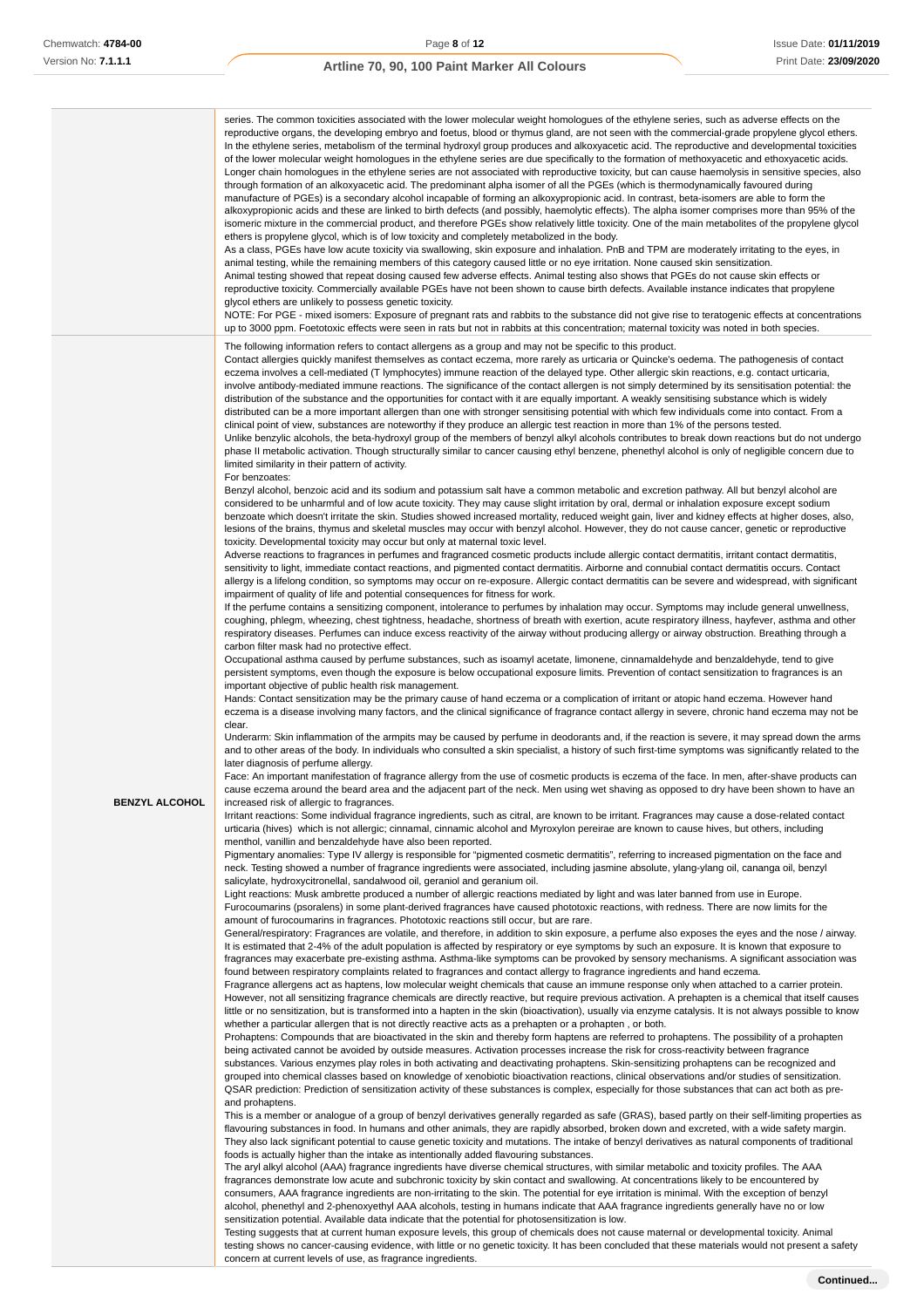| <b>ETHYL LACTATE</b>                                           | Muscle weakness and cyanosis recorded.<br>Asthma-like symptoms may continue for months or even years after exposure to the material ends. This may be due to a non-allergic condition<br>known as reactive airways dysfunction syndrome (RADS) which can occur after exposure to high levels of highly irritating compound. Main<br>criteria for diagnosing RADS include the absence of previous airways disease in a non-atopic individual, with sudden onset of persistent<br>asthma-like symptoms within minutes to hours of a documented exposure to the irritant. Other criteria for diagnosis of RADS include a reversible<br>airflow pattern on lung function tests, moderate to severe bronchial hyperreactivity on methacholine challenge testing, and the lack of minimal<br>lymphocytic inflammation, without eosinophilia. RADS (or asthma) following an irritating inhalation is an infrequent disorder with rates related to<br>the concentration of and duration of exposure to the irritating substance. On the other hand, industrial bronchitis is a disorder that occurs as a<br>result of exposure due to high concentrations of irritating substance (often particles) and is completely reversible after exposure ceases. The<br>disorder is characterized by difficulty breathing, cough and mucus production. |                                 |                                                                                                    |
|----------------------------------------------------------------|---------------------------------------------------------------------------------------------------------------------------------------------------------------------------------------------------------------------------------------------------------------------------------------------------------------------------------------------------------------------------------------------------------------------------------------------------------------------------------------------------------------------------------------------------------------------------------------------------------------------------------------------------------------------------------------------------------------------------------------------------------------------------------------------------------------------------------------------------------------------------------------------------------------------------------------------------------------------------------------------------------------------------------------------------------------------------------------------------------------------------------------------------------------------------------------------------------------------------------------------------------------------------------------------------------------------------------------|---------------------------------|----------------------------------------------------------------------------------------------------|
| <b>ETHANOL &amp; N-PROPANOL &amp;</b><br><b>BENZYL ALCOHOL</b> | The material may cause skin irritation after prolonged or repeated exposure and may produce on contact skin redness, swelling, the production of<br>vesicles, scaling and thickening of the skin.                                                                                                                                                                                                                                                                                                                                                                                                                                                                                                                                                                                                                                                                                                                                                                                                                                                                                                                                                                                                                                                                                                                                     |                                 |                                                                                                    |
| <b>N-PROPANOL &amp; ETHYL</b><br><b>LACTATE</b>                | The material may produce severe irritation to the eye causing pronounced inflammation. Repeated or prolonged exposure to irritants may<br>produce conjunctivitis.                                                                                                                                                                                                                                                                                                                                                                                                                                                                                                                                                                                                                                                                                                                                                                                                                                                                                                                                                                                                                                                                                                                                                                     |                                 |                                                                                                    |
| <b>Acute Toxicity</b>                                          | ×                                                                                                                                                                                                                                                                                                                                                                                                                                                                                                                                                                                                                                                                                                                                                                                                                                                                                                                                                                                                                                                                                                                                                                                                                                                                                                                                     | Carcinogenicity                 | ×                                                                                                  |
| <b>Skin Irritation/Corrosion</b>                               | ×                                                                                                                                                                                                                                                                                                                                                                                                                                                                                                                                                                                                                                                                                                                                                                                                                                                                                                                                                                                                                                                                                                                                                                                                                                                                                                                                     | Reproductivity                  | ×                                                                                                  |
| <b>Serious Eye Damage/Irritation</b>                           | ×<br>✔<br><b>STOT - Single Exposure</b>                                                                                                                                                                                                                                                                                                                                                                                                                                                                                                                                                                                                                                                                                                                                                                                                                                                                                                                                                                                                                                                                                                                                                                                                                                                                                               |                                 |                                                                                                    |
| <b>Respiratory or Skin</b><br>sensitisation                    | ✔                                                                                                                                                                                                                                                                                                                                                                                                                                                                                                                                                                                                                                                                                                                                                                                                                                                                                                                                                                                                                                                                                                                                                                                                                                                                                                                                     | <b>STOT - Repeated Exposure</b> | ×                                                                                                  |
| <b>Mutagenicity</b>                                            | ×<br>×<br><b>Aspiration Hazard</b>                                                                                                                                                                                                                                                                                                                                                                                                                                                                                                                                                                                                                                                                                                                                                                                                                                                                                                                                                                                                                                                                                                                                                                                                                                                                                                    |                                 |                                                                                                    |
|                                                                |                                                                                                                                                                                                                                                                                                                                                                                                                                                                                                                                                                                                                                                                                                                                                                                                                                                                                                                                                                                                                                                                                                                                                                                                                                                                                                                                       | Legend:                         | $\blacktriangleright$ - Data either not available or does not fill the criteria for classification |

 $\blacktriangleright$  – Data either not available or does not<br> $\blacktriangleright$  – Data available to make classification

## **SECTION 12 Ecological information**

#### **Toxicity**

|                                                               | Endpoint         | <b>Test Duration (hr)</b> | <b>Species</b>                | Value            | Source                  |
|---------------------------------------------------------------|------------------|---------------------------|-------------------------------|------------------|-------------------------|
| <b>Artline 70, 90, 100 Paint</b><br><b>Marker All Colours</b> | Not<br>Available | Not Available             | Not Available                 | Not<br>Available | Not<br>Available        |
|                                                               | Endpoint         | <b>Test Duration (hr)</b> | <b>Species</b>                | Value            | Source                  |
|                                                               | <b>LC50</b>      | 96                        | Fish                          | $11-mg/L$        | $\overline{2}$          |
| ethanol                                                       | EC50             | 48                        | Crustacea                     | $>10$ -mg/L      | $\overline{\mathbf{c}}$ |
|                                                               | <b>EC50</b>      | 96                        | Algae or other aquatic plants | ca.22-mg/L       | $\overline{\mathbf{c}}$ |
|                                                               | <b>NOEC</b>      | 168                       | Algae or other aquatic plants | 1-296mg/L        | $\boldsymbol{2}$        |
|                                                               | Endpoint         | <b>Test Duration (hr)</b> | <b>Species</b>                | Value            | Source                  |
|                                                               | <b>LC50</b>      | 96                        | Fish                          | $>=1-mg/L$       | $\overline{\mathbf{c}}$ |
| propylene glycol monomethyl                                   | <b>EC50</b>      | 48                        | Crustacea                     | $>=1-mg/L$       | $\overline{2}$          |
| ether - alpha isomer                                          | <b>EC50</b>      | 96                        | Algae or other aquatic plants | $>1$ -mg/L       | $\overline{2}$          |
|                                                               | EC <sub>0</sub>  | 48                        | Crustacea                     | $>=1-mg/L$       | $\overline{\mathbf{c}}$ |
|                                                               | <b>NOEC</b>      | 48                        | Crustacea                     | $>=1-mg/L$       | $\boldsymbol{2}$        |
|                                                               | Endpoint         | <b>Test Duration (hr)</b> | <b>Species</b>                | Value            | <b>Source</b>           |
|                                                               | LC50             | 96                        | Fish                          | 3-800mg/L        | $\overline{\mathbf{c}}$ |
| n-propanol                                                    | EC50             | 48                        | Crustacea                     | 3-644mg/L        | $\overline{c}$          |
|                                                               | <b>NOEC</b>      | 48                        | Algae or other aquatic plants | 1-150mg/L        | $\overline{2}$          |
|                                                               | Endpoint         | <b>Test Duration (hr)</b> | <b>Species</b>                | Value            | Source                  |
|                                                               | <b>LC50</b>      | 96                        | Fish                          | 10mg/L           | $\overline{\mathbf{c}}$ |
| benzyl alcohol                                                | EC50             | 48                        | Crustacea                     | 230mg/L          | $\overline{\mathbf{c}}$ |
|                                                               | <b>EC50</b>      | 96                        | Algae or other aquatic plants | 76.828mg/L       | $\boldsymbol{2}$        |
|                                                               | <b>NOEC</b>      | 336                       | Fish                          | 5.1mg/L          | $\overline{\mathbf{c}}$ |
|                                                               | Endpoint         | <b>Test Duration (hr)</b> | <b>Species</b>                | Value            | Source                  |
|                                                               | <b>LC50</b>      | 96                        | Fish                          | $=180$ mg/L      | 1                       |
|                                                               | <b>EC50</b>      | 48                        | Crustacea                     | 683mg/L          | $\overline{2}$          |
| ethyl lactate                                                 | EC50             | 72                        | Algae or other aquatic plants | 2-300mg/L        | $\overline{c}$          |
|                                                               |                  |                           |                               | $1-mg/L$         | $\overline{c}$          |
|                                                               | EC100            | 48                        | Crustacea                     |                  |                         |

Data 6. NITE (Japan) - Bioconcentration Data 7. METI (Japan) - Bioconcentration Data 8. Vendor Data

For Propylene Glycol Ethers: log Kow's range from 0.309 for TPM to 1.523 for DPnB. Calculated BCFs range from 1.47 for DPnB to 3.16 for DPMA and TPM, indicating low bioaccumulation. Henry's Law Constants are low for all category members, ranging from 5.7 x 10-9 atm-m3/mole for TPM to 2.7 x10-9 atm-m3/mole for PnB. Environmental Fate: Most are liquids at room temperature and all are water-soluble.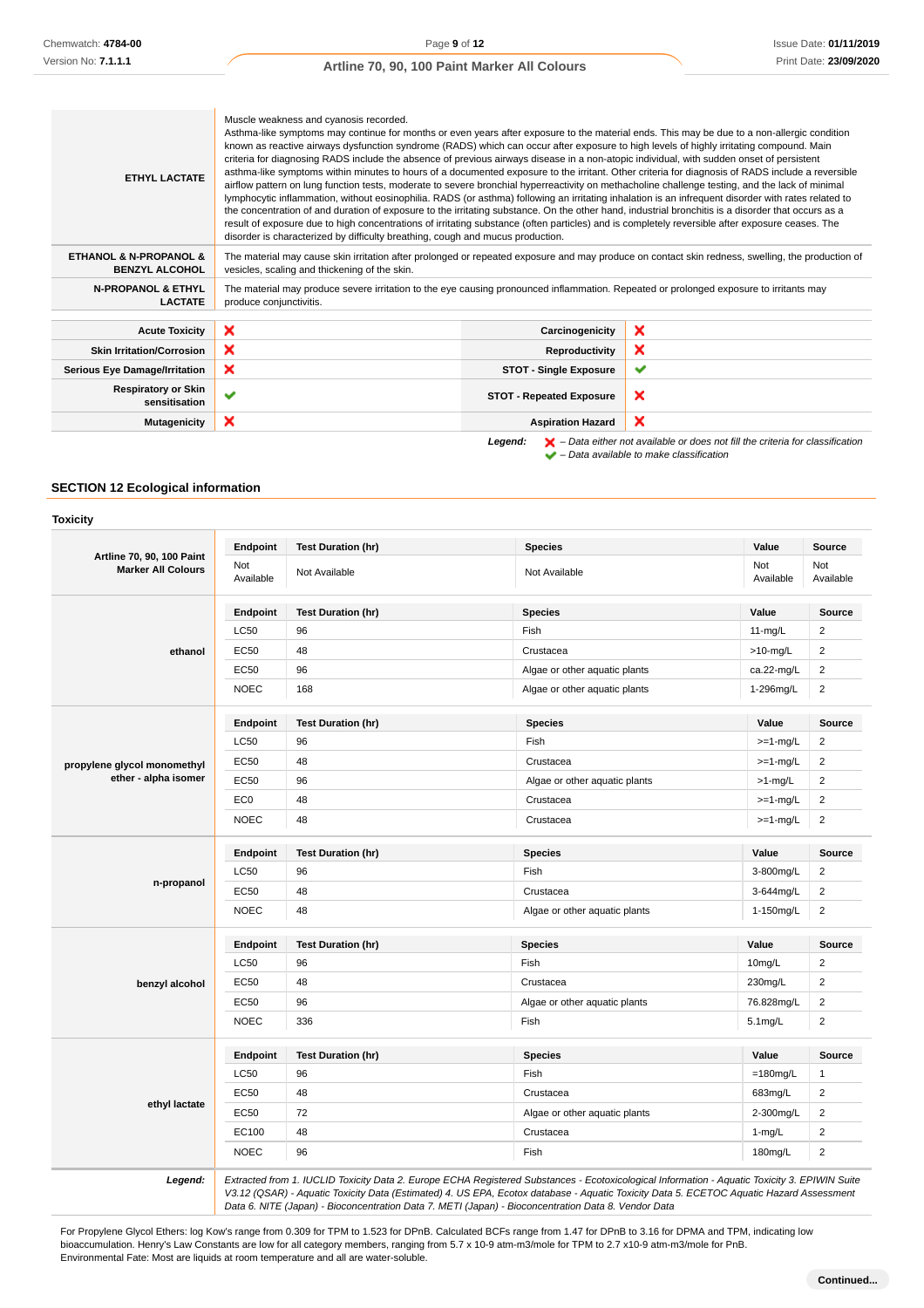Atmospheric Fate: In air, the half-life due to direct reactions with photochemically generated hydroxyl radicals, range from 2.0 hours for TPM to 4.6 hours for PnB. Aquatic/Terrestrial Fate: Most propylene glycol ethers are likely to partition roughly equally into the soil and water compartments in the environment with small to negligible amounts remaining in other environmental compartments (air, sediment, and aquatic biota). In water, most members of this family are "readily biodegradable" under aerobic conditions. In soil, biodegradation is rapid for PM and PMA.

Ecotoxicity: Propylene glycol ethers are unlikely to persist in the environment. Acute aquatic toxicity testing indicates low toxicity for both ethers and acetates. For Ethanol:

log Kow: -0.31 to -0.32; Koc 1: Estimated BCF= 3; Half-life (hr) air: 144; Half-life (hr) H2O surface water: 144; Henry's atm m3 /mol: 6.29E-06; BOD 5 if unstated: 0.93-1.67,63% COD: 1.99-2.11,97%;  $ThOD: 2.1$ 

 Environmental Fate: Terrestrial - Ethanol quickly biodegrades in soil but may leach into ground water; most is lost by evaporation. Ethanol is expected to have very high mobility in soil. Volatilization of ethanol from moist soil surfaces is expected to be an important fate process. The potential for volatilization of ethanol from dry soil surfaces may exist. Biodegradation is expected to be an important fate process for ethanol based on half-lives on the order of a few days for ethanol in sandy soil/groundwater microcosms Atmospheric Fate: Ethanol is expected to exist solely as a vapour in the ambient atmosphere. Vapour-phase ethanol is degraded in the atmosphere by reaction with photochemicallyproduced hydroxyl radicals; the half-life for this reaction in air is estimated to be 5 days. Ethanol readily degraded by reaction with photochemically produced hydroxy radicals; release into air will result in photodegradation and wet deposition.

Aquatic Fate: When released into water ethanol readily evaporates and is biodegradable. Ethanol is not expected to adsorb to suspended solids and sediment. Volatilization from water surfaces is expected and volatilization half-lives for a model river and model lake are 3 and 39 days, respectively. Bioconcentration in aquatic organisms is considered to be low. Hydrolysis and photolysis in sunlit surface waters is not expected to be an important environmental fate process for ethanol and is unlikely to be persistent in aquatic environments.

For n-Propanol: log Kow: 0.25-0.34; Half-life (hr) air: 6.7; Half-life (hr) H2O surface water: 6.5; Henry's atm m3 /mol: 6.85E-06; BOD 5: 1.43-1.6 g O2/g; BOD 20: <2 g O2/g; COD : 91%; ThOD : 1.8 g; O2/gBCF: 0.7.

Aquatic Fate: High biochemical oxygen demand and a potential to cause oxygen depletion in aqueous systems, a low potential to affect aquatic organisms, a low potential to affect secondary waste treatment microbial metabolism. n-Propanol is expected to biodegrade and is not expected to persist for long periods in aguatic environments. When diluted with a large amount of water, n-propanol is not expected to have a significant impact. For Glycol Ethers:

Environmental Fate: Several glycol ethers have been shown to biodegrade however; biodegradation slows as molecular weight increases. No glycol ethers that have been tested demonstrate marked resistance to biodegradative processes. No glycol ethers that have been tested demonstrate marked resistance to biodegradative processes.

Atmospheric Fate: Upon release to the atmosphere by evaporation, high boiling glycol ethers are estimated to undergo photo-degradation (atmospheric half lives = 2.4-2.5 hr). Aquatic Fate: In water, glycol ethers undergo biodegradation (typically 47-92% after 8-21 days) and have a low potential for bioaccumulation (log Kow ranges from -1.73 to +0.51). Ecotoxicity: Tri- and tetra ethylene glycol ethers are "practically non-toxic" to aquatic species. No major differences are observed in the order of toxicity going from the methyl- to the

butyl ethers. Glycols exert a high oxygen demand for decomposition and once released to the environment death of aquatic organisms occurs if dissolved oxygen is depleted. For Benzyl Alkyl Alcohols: Log Kow: 1.36 to 2.06; Vapor Pressure: 0.01 to 0.1 hPa (@ room temperature); Water Solubility: >5x10+3 mg/L.

Environmental Fate: Benzyl alkyl alcohols are liquids, under standard temperature and pressure conditions. These substances will partition primarily to the soil, secondarily to the water, and very slightly to the air.

Atmospheric Fate: Benzyl alcohol is expected to exist almost entirely in the vapor phase, in the ambient atmosphere. The estimated half-life for the vapor phase reaction of benzyl alcohol with hydroxyl radicals in the atmosphere is 2 days. Based on its water solubility, it may undergo dissolution into clouds and subsequently be removed from the atmosphere via precipitation.

Terrestrial Fate: These substances are expected to have high soil mobility and will readily leach from soil. Microbial degradation in soil may occur, based on limited data. Evaporation from dry soil to the atmosphere may be an important fate process; however, it is not expected to be a significant process in moist soils.

Aquatic Fate: If released to water, benzyl alcohol is expected to undergo rapid microbial degradation in both oxygenated and low oxygen environments. The substances undergo negligible breakdown in water, but there is a potential for some of the members of this group to undergo light breakdown in water.

Ecotoxicology: Overall, these substances are expected to have low persistence in the environment. Accumulation in aquatic species is also expected to be low. The potential for acute toxicity of these substances is expected to be low for fish and algae; however, a moderate hazard is predicted for daphnia water fleas for the cluster members with slightly higher molecular weights and octanol-water partition coefficients.

#### For benzoates:

The environmental characteristics for benzoates is ultimately determined by the properties of counter-ions, and is assumed to be non-toxic.

Environmental Exposure and Fate: Distribution models indicate that water and soil are the main environmental pathways of benzyl alcohol, benzoic acid, sodium and potassium benzoates. No volalization to the atmosphere or adsorption to sediments is expected. Physical chemical properties and use patterns indicate water to be the main pathway for these substances, however, based on the chemical structure and organic chemistry, no hydrolysis is expected at pH ranges of 4 - 11. Photodegradation is calculated at 50% after 1.3 to 3 days for benzyl alcohol and the benzoates, and measured at 90% after 140 minutes for benzoic acid.

Biodegradation and Bioacumulation: The Benzoates are readily biodegradable under both aerobic and anaerobic conditions. Removal experiments show bioitc mineralisation to be the main elimation pathway for the chemicals. The potential for bioaccumulation is low.

Ecotoxicity: Data show that acute toxicity of benzoic acid and sodium benzoate in aquatic organisms is greatly reduced when the pH is neutralized. Under environmental relevant conditions the acute toxicity of benzoic acids is very low, while benzyl alcohol has a low to moderate acute toxicity.

For benzyl alcohol: log Kow : 1.1Koc : <5Henry's atm m3 /mol: 3.91E-07BOD 5: 1.55-1.6,33-62%COD : 96%ThOD : 2.519BCF : 4

Bioaccumulation: Not significant

Anaerobic Effects: Significant degradation.

Effects on algae and plankton: Inhibits degradation of glucose

Degradation Biological: Significant processes

Abiotic: RxnOH\*,no photochem

Ecotoxicity: Fish LC50 (48 h): fathead minnow 770 mg/l; (72 h): 480 mg/l; (96 h) 460 mg/l. Fish LC50 (96 h) fathead minnow 10 ppm, bluegill sunfish 15 ppm; tidewater silverside fish 15 ppm. Products of Biodegradation: Possibly hazardous short term degradation products are not likely. However, long term degradation products may arise, but these are less toxic than the product itself.

**DO NOT** discharge into sewer or waterways

#### **Persistence and degradability**

| Ingredient                                          | Persistence: Water/Soil       | <b>Persistence: Air</b>       |
|-----------------------------------------------------|-------------------------------|-------------------------------|
| ethanol                                             | LOW (Half-life $= 2.17$ days) | LOW (Half-life $= 5.08$ days) |
| propylene glycol monomethyl<br>ether - alpha isomer | LOW (Half-life $=$ 56 days)   | LOW (Half-life $= 1.7$ days)  |
| n-propanol                                          | LOW                           | LOW                           |
| benzyl alcohol                                      | LOW                           | LOW                           |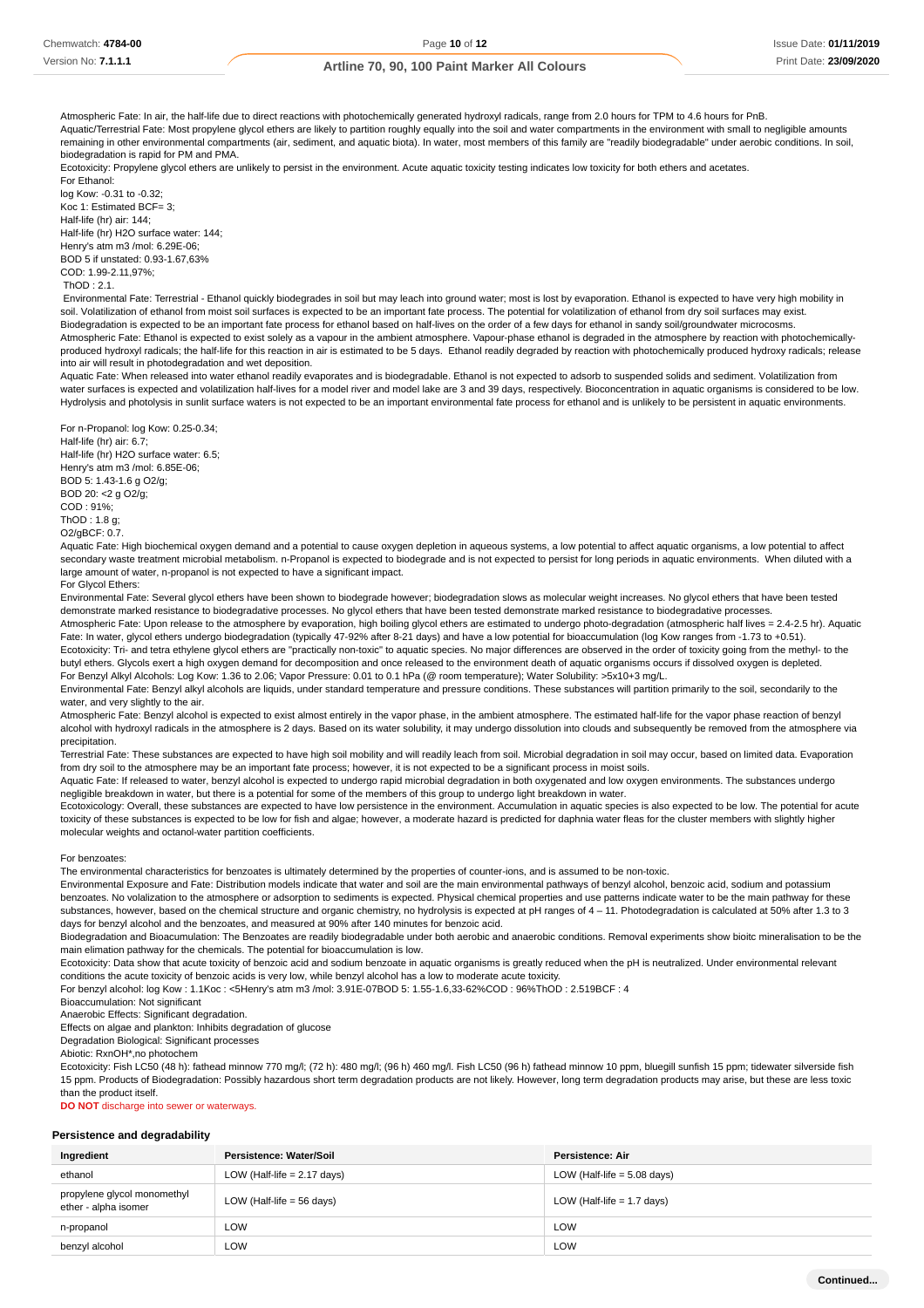| Dar.<br>Water/Soil<br>$-$ - $n$ $n$ $n$ $n$ $n$ $n$ | : All |
|-----------------------------------------------------|-------|
| LOW                                                 | LOW   |

#### **Bioaccumulative potential**

| Ingredient                                          | <b>Bioaccumulation</b>   |
|-----------------------------------------------------|--------------------------|
| ethanol                                             | LOW (LogKOW = $-0.31$ )  |
| propylene glycol monomethyl<br>ether - alpha isomer | $LOW (BCF = 2)$          |
| n-propanol                                          | LOW (LogKOW = $0.25$ )   |
| benzyl alcohol                                      | LOW (LogKOW = $1.1$ )    |
| ethyl lactate                                       | LOW (LogKOW = $-0.183$ ) |

## **Mobility in soil**

| Ingredient                                          | Mobility             |
|-----------------------------------------------------|----------------------|
| ethanol                                             | $HIGH (KOC = 1)$     |
| propylene glycol monomethyl<br>ether - alpha isomer | $HIGH (KOC = 1)$     |
| n-propanol                                          | $HIGH (KOC = 1.325)$ |
| benzyl alcohol                                      | $LOW (KOC = 15.66)$  |
| ethyl lactate                                       | $HIGH (KOC = 1)$     |

### **SECTION 13 Disposal considerations**

#### **Waste treatment methods**

| Product / Packaging disposal | Recycle wherever possible or consult manufacturer for recycling options.<br>Consult State Land Waste Management Authority for disposal.<br><b>DO NOT</b> allow wash water from cleaning or process equipment to enter drains.<br>It may be necessary to collect all wash water for treatment before disposal.<br>In all cases disposal to sewer may be subject to local laws and regulations and these should be considered first.<br>Where in doubt contact the responsible authority.<br>Recycle wherever possible.<br>Consult manufacturer for recycling options or consult local or regional waste management authority for disposal if no suitable treatment or<br>disposal facility can be identified.<br>▶ Dispose of by: burial in a land-fill specifically licensed to accept chemical and / or pharmaceutical wastes or Incineration in a licensed<br>apparatus (after admixture with suitable combustible material).<br>Decontaminate empty containers. Observe all label safeguards until containers are cleaned and destroyed. |
|------------------------------|---------------------------------------------------------------------------------------------------------------------------------------------------------------------------------------------------------------------------------------------------------------------------------------------------------------------------------------------------------------------------------------------------------------------------------------------------------------------------------------------------------------------------------------------------------------------------------------------------------------------------------------------------------------------------------------------------------------------------------------------------------------------------------------------------------------------------------------------------------------------------------------------------------------------------------------------------------------------------------------------------------------------------------------------|

## **SECTION 14 Transport information**

#### **Labels Required**

| <b>Marine Pollutant</b> | <b>NO</b>      |
|-------------------------|----------------|
| <b>HAZCHEM</b>          | Not Applicable |

### **Land transport (ADG): NOT REGULATED FOR TRANSPORT OF DANGEROUS GOODS**

**Air transport (ICAO-IATA / DGR): NOT REGULATED FOR TRANSPORT OF DANGEROUS GOODS**

### **Sea transport (IMDG-Code / GGVSee): NOT REGULATED FOR TRANSPORT OF DANGEROUS GOODS**

**Transport in bulk according to Annex II of MARPOL and the IBC code**

Not Applicable

## **SECTION 15 Regulatory information**

### **Safety, health and environmental regulations / legislation specific for the substance or mixture**

| ethanol is found on the following regulatory lists                                          |                                                                                  |
|---------------------------------------------------------------------------------------------|----------------------------------------------------------------------------------|
| Australia Hazardous Chemical Information System (HCIS) - Hazardous Chemicals                | Australian Inventory of Industrial Chemicals (AIIC)                              |
| propylene glycol monomethyl ether - alpha isomer is found on the following regulatory lists |                                                                                  |
| Australia Hazardous Chemical Information System (HCIS) - Hazardous Chemicals                | Australian Inventory of Industrial Chemicals (AIIC)                              |
| n-propanol is found on the following regulatory lists                                       |                                                                                  |
| Australia Hazardous Chemical Information System (HCIS) - Hazardous Chemicals                | Australia Standard for the Uniform Scheduling of Medicines and Poisons (SUSMP) - |
| Australia Standard for the Uniform Scheduling of Medicines and Poisons (SUSMP) -            | Schedule 6                                                                       |
| Schedule 5                                                                                  | Australian Inventory of Industrial Chemicals (AIIC)                              |
| benzyl alcohol is found on the following regulatory lists                                   |                                                                                  |
| Australia Hazardous Chemical Information System (HCIS) - Hazardous Chemicals                | Australian Inventory of Industrial Chemicals (AIIC)                              |
| ethyl lactate is found on the following regulatory lists                                    |                                                                                  |
| Australia Hazardous Chemical Information System (HCIS) - Hazardous Chemicals                | Australian Inventory of Industrial Chemicals (AIIC)                              |